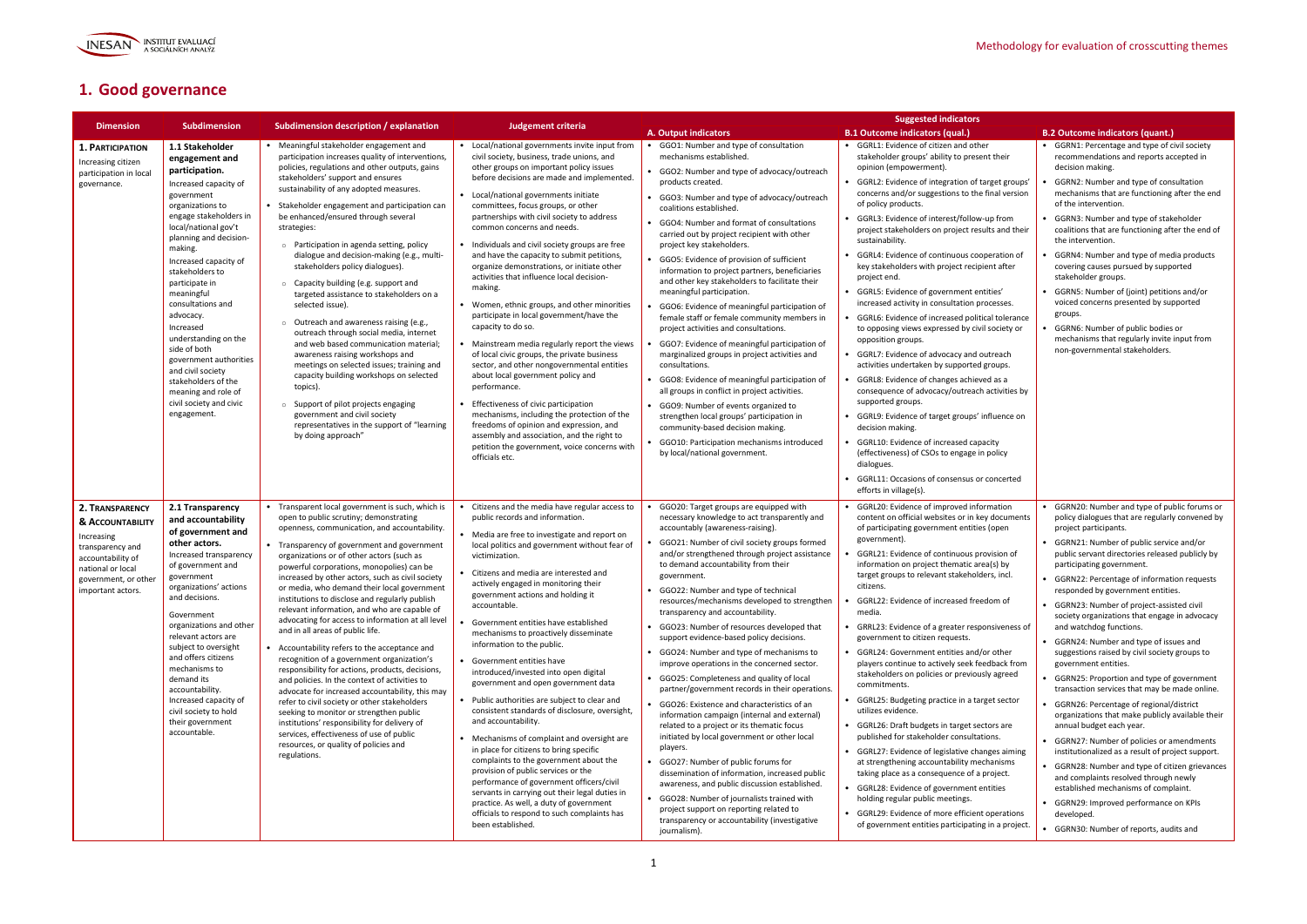

| <b>Dimension</b>                                                                                                                                                                                                                                                                                                                                          | <b>Subdimension</b>                                                                            | Subdimension description / explanation                                                                                                           | <b>Judgement criteria</b>                                                                                                                         |                                                                                                                              | <b>Suggested indicators</b>                                                                                                                                                            |                                                                                                                                 |
|-----------------------------------------------------------------------------------------------------------------------------------------------------------------------------------------------------------------------------------------------------------------------------------------------------------------------------------------------------------|------------------------------------------------------------------------------------------------|--------------------------------------------------------------------------------------------------------------------------------------------------|---------------------------------------------------------------------------------------------------------------------------------------------------|------------------------------------------------------------------------------------------------------------------------------|----------------------------------------------------------------------------------------------------------------------------------------------------------------------------------------|---------------------------------------------------------------------------------------------------------------------------------|
|                                                                                                                                                                                                                                                                                                                                                           |                                                                                                |                                                                                                                                                  |                                                                                                                                                   | A. Output indicators                                                                                                         | <b>B.1 Outcome indicators (qual.)</b>                                                                                                                                                  | <b>B.2 Outcome indicators (quant.)</b>                                                                                          |
|                                                                                                                                                                                                                                                                                                                                                           |                                                                                                |                                                                                                                                                  | • Public meetings are mandated by law and<br>held at regular intervals.                                                                           | • GGO29: Proportion of target population that<br>has gained regular access to the internet.                                  | • GGRL30: Public accessibility of all major audits,<br>evaluations and other performance reviews has                                                                                   | inspections carried out/commissioned by<br>government-oversight bodies after project end.                                       |
|                                                                                                                                                                                                                                                                                                                                                           |                                                                                                |                                                                                                                                                  | Public authorities are free from domination<br>by power groups (economic oligarchies,<br>organized crime, etc.) that prevent them                 | • GGO30: Number of Key Performance Indicators<br>(KPIs) established or revised.<br>• GGO31: Number and type of mechanisms of | improved.<br>GGRL31: The government has released a digital<br>government strategy.<br>• GGRL32: The government has adopted steps to<br>increase secure public data sharing and access. | • GGRN31: Number, type and frequency of<br>reports published by government entities on<br>their own activities.                 |
|                                                                                                                                                                                                                                                                                                                                                           |                                                                                                |                                                                                                                                                  | from representing the views and needs of the<br>citizens who elected them.                                                                        | complaint established.<br>• GGO32: Number and type of open data policies,                                                    |                                                                                                                                                                                        | GGRN32: Number and type of cases where<br>government entities were called to                                                    |
|                                                                                                                                                                                                                                                                                                                                                           |                                                                                                |                                                                                                                                                  |                                                                                                                                                   | programmes and initiatives.<br>• GGO33: Number and type of policy dialogues                                                  | • GGRL33: Increased access and use of open<br>government data.                                                                                                                         | accountability by civil society supported from a<br>project (non-governmental oversight).                                       |
|                                                                                                                                                                                                                                                                                                                                                           |                                                                                                |                                                                                                                                                  |                                                                                                                                                   | established at a national or local level.                                                                                    | • GGRL34: Policy dialogues established with<br>project support contribute to evidence-based                                                                                            | GGRN33: Change in incidences of corrupting<br>decision-makers and civil servants.                                               |
|                                                                                                                                                                                                                                                                                                                                                           |                                                                                                |                                                                                                                                                  |                                                                                                                                                   |                                                                                                                              | programming and policy-making.<br>GGRL35: Increased activity of investigative                                                                                                          | GGRN34: Number and type of government open<br>data sources.                                                                     |
|                                                                                                                                                                                                                                                                                                                                                           |                                                                                                |                                                                                                                                                  |                                                                                                                                                   |                                                                                                                              | journalists.                                                                                                                                                                           | • GGRN35: Media coverage of government<br>actions (non-governmental oversight)                                                  |
| 3. RULE OF LAW<br>Rule of law is a                                                                                                                                                                                                                                                                                                                        | 3.1 Open<br>government and                                                                     | Constraints on Government Powers: the extent<br>to which those who govern are bound by law.                                                      | Government powers are defined in the<br>fundamental law                                                                                           | • GGO40: Project has equipped relevant<br>stakeholders with necessary knowledge to act in                                    | • GGRL40: Evidence of the intervention<br>facilitating free public access to applicable laws.                                                                                          | GGRN40: Shift in country ranking on<br>internationally recognized measures/indices of                                           |
| system in which the<br>government and its                                                                                                                                                                                                                                                                                                                 | corruption<br>Government powers                                                                | It comprises the means, both constitutional<br>and institutional, by which the powers of the<br>government and its officials and agents are      | Government powers are effectively limited<br>by the legislature and by the judiciary and by                                                       | accord with rule of law principles (awareness-<br>raising).                                                                  | • GGRL41: Extent to which project recipient<br>continues to provide public information-related                                                                                         | rule of law – open government and corruption.<br>GGRN41: Demonstrable improvements in                                           |
| are constrained by law,<br>officials and agents as<br>government officials do<br>well as individuals<br>not use office for<br>and private entities<br>government's power, such as a free and<br>private gain, citizens<br>are accountable<br>independent press.<br>have access to all<br>under the law, the<br>Corruption can take the form of a bribery, | limited and held accountable under the law. It<br>also includes non-governmental checks on the | independent auditing and review<br>Government officials are sanctioned for                                                                       | • GGO41: Number and type of institutional checks<br>on government power by the legislature, the<br>judiciary, and independent auditing introduced | services after the intervention ends<br>GGRL42: Perceived quality, effectiveness and                                         | timelines and quality of (open) government<br>services.                                                                                                                                |                                                                                                                                 |
|                                                                                                                                                                                                                                                                                                                                                           |                                                                                                | misconduct<br>• Transition of power is subject to the law                                                                                        | or strengthened.<br>• GGO42: Number and type of whistle blowing                                                                                   | timeliness of on-request provision of public<br>records / information.                                                       | GGRN42: Change in number of government<br>officials sanctioned for misconduct.                                                                                                         |                                                                                                                                 |
| laws are clear,<br>publicized, stable,<br>and just. (World                                                                                                                                                                                                                                                                                                | public information.                                                                            | improper influence by public or private<br>interests, and misappropriation of public funds                                                       | Government officials in all branches<br>(executive, legislative, judiciary, police and<br>military) do not use public office for private          | procedures established<br>• GGO43: Information requests filed by project                                                     | GGRL43: Extent to which project recipient<br>continues to adhere to good practices in<br>fostering citizen participation after the                                                     | GGRN43: Number of formal information<br>requests / complaints filed by civil society<br>groups after receiving project support. |
| Justice Project)                                                                                                                                                                                                                                                                                                                                          |                                                                                                | or other resources, including no show for work<br>by public officials and other public employees.<br>• Open government is such that shares       | gain<br>Basic laws and information on legal rights are                                                                                            | beneficiaries or partners.<br>• GGO44: Number and type of tools of                                                           | intervention ends<br>GGRL44: Degree of observance of international                                                                                                                     | • GGRN44: Number of cases of lawful transitions<br>of power at regional/national level within five                              |
|                                                                                                                                                                                                                                                                                                                                                           |                                                                                                | information, empowers people with tools to<br>hold the government accountable, and fosters                                                       | publicly available, presented in plain<br>language, and are made accessible in all                                                                | mechanisms introduced to strengthen lawful<br>transitions of power in region / country.                                      | laws and accepted standards by national<br>stakeholders after the intervention ends.                                                                                                   | years after project support.<br>• GGRN45: Number of reported fraudulent                                                         |
|                                                                                                                                                                                                                                                                                                                                                           |                                                                                                | citizen participation in public policy<br>deliberations.                                                                                         | languages used by significant segments of the<br>population.                                                                                      |                                                                                                                              | • GGRL45: Perceived degree of favoritism and<br>domination of the public sector by power                                                                                               | elections at regional/national level within the<br>past five years.                                                             |
|                                                                                                                                                                                                                                                                                                                                                           |                                                                                                |                                                                                                                                                  | Requests for information held by a<br>government agency are granted within a                                                                      |                                                                                                                              | groups.<br>GGRL46: Change in reported trust in                                                                                                                                         |                                                                                                                                 |
|                                                                                                                                                                                                                                                                                                                                                           |                                                                                                |                                                                                                                                                  | reasonable time period, information<br>provided is pertinent and complete, and<br>requests for information are granted at a                       |                                                                                                                              | government / judiciary / police by citizens.                                                                                                                                           |                                                                                                                                 |
|                                                                                                                                                                                                                                                                                                                                                           |                                                                                                |                                                                                                                                                  | reasonable cost and without having to pay a<br>bribe. People are aware of their right to                                                          |                                                                                                                              |                                                                                                                                                                                        |                                                                                                                                 |
|                                                                                                                                                                                                                                                                                                                                                           | 3.2 Regulatory                                                                                 | Regulations, both legal and administrative,                                                                                                      | information.<br>Government regulations are effectively                                                                                            | • GGO50: Number of regulators trained.                                                                                       | • GGRL50: Evidence of project contribution to                                                                                                                                          | • GGRN50: Number and type of regulations                                                                                        |
|                                                                                                                                                                                                                                                                                                                                                           | enforcement<br>Process by which the                                                            | structure behaviors within and outside of the<br>government. Strong rule of law requires that<br>these regulations and administrative provisions | enforced<br>Government regulations are applied and                                                                                                | • GGO51: Number of civil society actors trained to<br>advocate for good regulations.                                         | developing / enacting regulations that comply<br>with internationally accepted standards.                                                                                              | presented and/or adopted<br>• GGRN51: Shift in country ranking on                                                               |
| laws are enacted,<br>are enforced effectively and are applied and<br>administered, and<br>enforced without improper influence by public<br>enforced should be                                                                                                                                                                                             | enforced without improper influence<br>Administrative proceedings are conducted                | • GGO52: Number and type of capacity-building<br>trainings, courses and informal sessions in                                                     | • GGRL51: Evidence of project contribution to<br>greater independence of regulatory process(es)                                                   | internationally recognized measures/indices of<br>rule of law - regulatory processes                                         |                                                                                                                                                                                        |                                                                                                                                 |
|                                                                                                                                                                                                                                                                                                                                                           | accessible, fair, and<br>efficient.                                                            | officials or private interests. Additionally,<br>strong rule of law requires that administrative<br>proceedings are conducted timely, without    | without unreasonable delay<br>Due process is respected in administrative                                                                          | regulatory processes.<br>• GGO53: Number and type of tools or                                                                | • GGRL52: Reported increased capacity of<br>regulators                                                                                                                                 |                                                                                                                                 |
|                                                                                                                                                                                                                                                                                                                                                           |                                                                                                | unreasonable delays, that due process is<br>respected in administrative proceedings, and                                                         | proceedings<br>• The Government does not expropriate                                                                                              | mechanisms introduced or strengthened to<br>improve effectiveness and timeliness of<br>country's regulatory processes        | GGRL53: Reported increased capacity of civil<br>society to oversee/advocate for good regulatory<br>processes                                                                           |                                                                                                                                 |
|                                                                                                                                                                                                                                                                                                                                                           |                                                                                                | that there is no expropriation of private<br>property without adequate compensation.                                                             | without adequate compensation                                                                                                                     |                                                                                                                              | GGRL54: Reported increased capacity of civil<br>society to expose cases of insufficient or bad                                                                                         |                                                                                                                                 |
|                                                                                                                                                                                                                                                                                                                                                           |                                                                                                |                                                                                                                                                  |                                                                                                                                                   |                                                                                                                              | regulations and their enforcement and hold<br>regulators accountable                                                                                                                   |                                                                                                                                 |
|                                                                                                                                                                                                                                                                                                                                                           | 3.3 Justice                                                                                    | Rule of law is a system in which justice is                                                                                                      | • People can access and afford civil justice                                                                                                      | • GGO60: Number and type of capacity-building                                                                                | • GGRL60: Evidence of increased and equal access                                                                                                                                       | GGRN60: Shift in country ranking on                                                                                             |
|                                                                                                                                                                                                                                                                                                                                                           | Justice is delivered<br>timely by competent,                                                   | delivered timely by competent, ethical, and<br>independent representatives and neutrals who<br>are of sufficient number, have adequate           | Civil justice is free of discrimination,<br>corruption and of improper government                                                                 | trainings, courses and informal sessions<br>delivered to judges and other justice system<br>stakeholders.                    | to justice for all population groups to resolve<br>their grievances.                                                                                                                   | internationally recognized measures/indices of<br>rule of law-justice.                                                          |
|                                                                                                                                                                                                                                                                                                                                                           | ethical, and<br>independent                                                                    | resources, and reflect the makeup of the                                                                                                         | influence                                                                                                                                         | • GGO61: Number of justice system stakeholders                                                                               | • GGRL61: Evidence of increased administrative                                                                                                                                         | GGRN61: Change in court case processing times                                                                                   |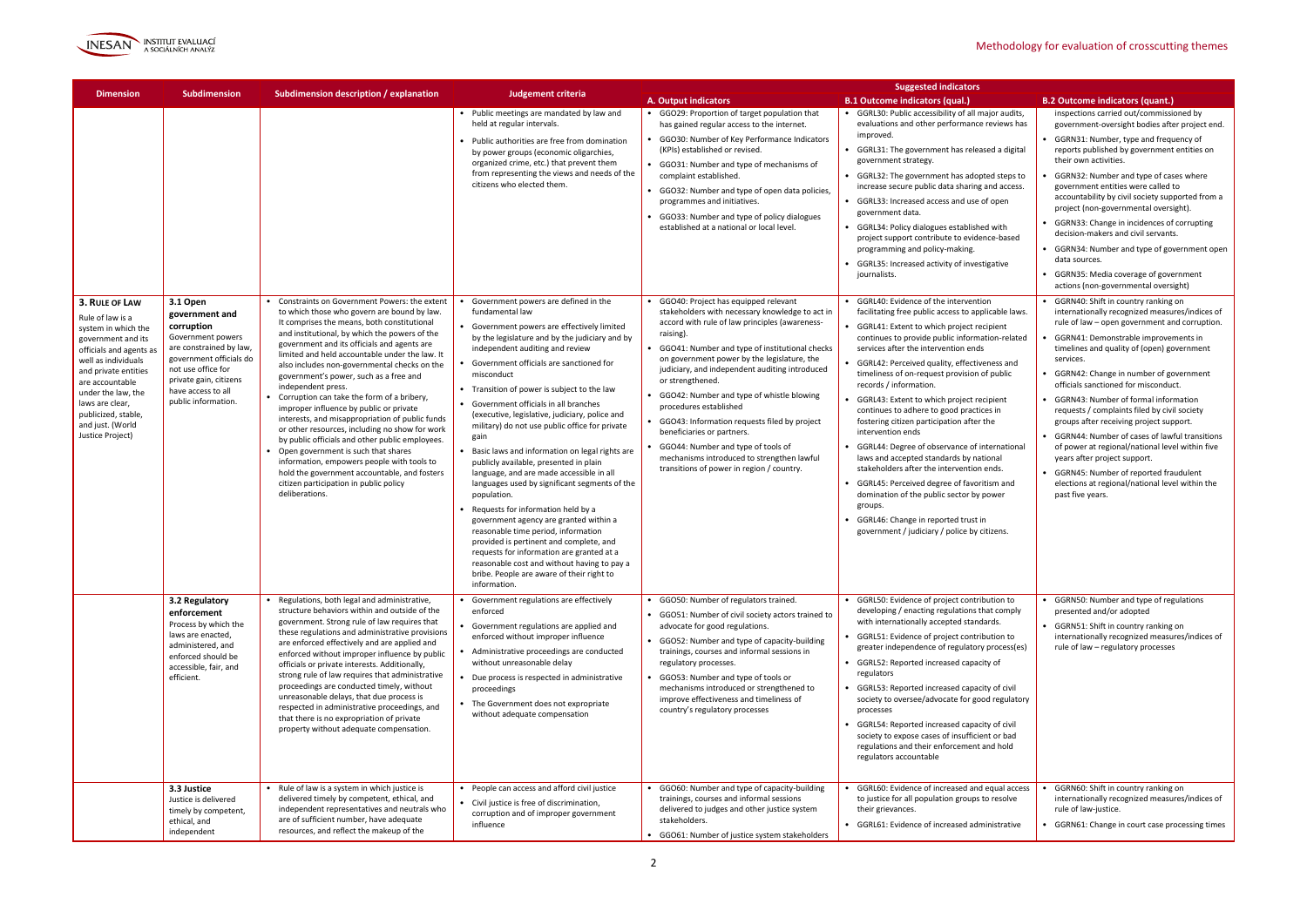

|                  |                                                                                                                                                             |                                                                                                                                                                                                                                                                                                                                                                                                                                                                                                                                                                                                                                                                                                                                                                                                                           |                                                                                                                                                                                                                                                                                                                                                                                                                                                                                                                                                                                                                         | <b>Suggested indicators</b>                                                                                                                                                                                                                                                                                                                                                                                                                   |                                                                                                                                                                                                                                                                                                                                                                                                                                                                                           |                                                                                                                                                                                                                                                                                                                                                                                                                                                                                                                                  |  |
|------------------|-------------------------------------------------------------------------------------------------------------------------------------------------------------|---------------------------------------------------------------------------------------------------------------------------------------------------------------------------------------------------------------------------------------------------------------------------------------------------------------------------------------------------------------------------------------------------------------------------------------------------------------------------------------------------------------------------------------------------------------------------------------------------------------------------------------------------------------------------------------------------------------------------------------------------------------------------------------------------------------------------|-------------------------------------------------------------------------------------------------------------------------------------------------------------------------------------------------------------------------------------------------------------------------------------------------------------------------------------------------------------------------------------------------------------------------------------------------------------------------------------------------------------------------------------------------------------------------------------------------------------------------|-----------------------------------------------------------------------------------------------------------------------------------------------------------------------------------------------------------------------------------------------------------------------------------------------------------------------------------------------------------------------------------------------------------------------------------------------|-------------------------------------------------------------------------------------------------------------------------------------------------------------------------------------------------------------------------------------------------------------------------------------------------------------------------------------------------------------------------------------------------------------------------------------------------------------------------------------------|----------------------------------------------------------------------------------------------------------------------------------------------------------------------------------------------------------------------------------------------------------------------------------------------------------------------------------------------------------------------------------------------------------------------------------------------------------------------------------------------------------------------------------|--|
| <b>Dimension</b> | <b>Subdimension</b>                                                                                                                                         | Subdimension description / explanation                                                                                                                                                                                                                                                                                                                                                                                                                                                                                                                                                                                                                                                                                                                                                                                    | <b>Judgement criteria</b>                                                                                                                                                                                                                                                                                                                                                                                                                                                                                                                                                                                               | <b>A. Output indicators</b>                                                                                                                                                                                                                                                                                                                                                                                                                   | <b>B.1 Outcome indicators (qual.)</b>                                                                                                                                                                                                                                                                                                                                                                                                                                                     | <b>B.2 Outcome indicators (quant.)</b>                                                                                                                                                                                                                                                                                                                                                                                                                                                                                           |  |
|                  | representatives and<br>neutrals who are of<br>sufficient number, have<br>adequate resources,<br>and reflect the makeup<br>of the communities<br>they serve. | communities they serve.<br>• In a system ruled by law, ordinary people can<br>resolve their grievances peacefully and<br>effectively through the civil justice system.<br>An effective criminal justice system constitutes<br>the conventional mechanism to redress<br>grievances and bring action against individuals<br>for offenses against society.<br>• Customary and 'informal' systems of justice -<br>including traditional, tribal, and religious<br>courts, and community-based systems - play a<br>role in resolving disputes in many countries.<br>These systems often play a large role in<br>cultures in which formal legal institutions fail<br>to provide effective remedies for large<br>segments of the population, or when formal<br>institutions are perceived as remote, corrupt,<br>or ineffective. | • Civil justice is not subject to unreasonable<br>delays<br>• Civil justice is effectively enforced<br>• Alternative Dispute Resolution mechanisms<br>(ADRs) are accessible, impartial, and effective<br>• Criminal investigation and criminal<br>adjudication systems are timely and effective<br>• Criminal justice system is impartial, free of<br>corruption and of improper government<br>influence<br>• Due process of law and rights of the accused<br>• Informal justice is timely and effective,<br>impartial and free of improper influence<br>• Informal justice respects and protects<br>fundamental rights | educated on fundamental rights, judicial best<br>practices, treatment of vulnerable groups and<br>other pertinent topics.<br>• GGO62: Number and type of tools or<br>mechanisms introduced or strengthened to<br>streamline judicial processes.<br>• GGO63: Number and type of civil society actors<br>trained at justice system oversight.<br>• GGO64: Number and type of alternative dispute<br>resolutions (ADRs) established or improved. | capacity of justice system organizations.<br>• GGRL62: Evidence of greater integrity and<br>independence of the justice system.<br>GGRL63: Evidence of the intervention<br>contributing to passing a judicial reform(s) to<br>streamline judicial processes and investigations.<br>• GGRL64: Evidence of increased respect for the<br>rights and a due processing of the accused.<br>GGRL65: Change in living conditions of prisoners<br>and convicted persons in psychiatric facilities. | • GGRN62: Change in number of reported cases<br>of fundamental rights violations by the justice<br>system actors.<br>• GGRN63: Change in number of reported cases<br>of bribe requests made by justice system<br>organizations' staff.<br>• GGRN64: Change in number of cases processed<br>by justice system organizations on an annual<br>basis<br>• GGRN65: Change in proportion of persons held<br>in custody/prisons without due judicial<br>processing of their case<br>GGRN66: Change in crime rates (by type of<br>crime) |  |

GGO - Good Governance Output indicator; GGRL - Good Governance Result (Outcome) QuaLitative indicator, GGRN - Good Governance Result (Outcome) QuaNtitative indicator.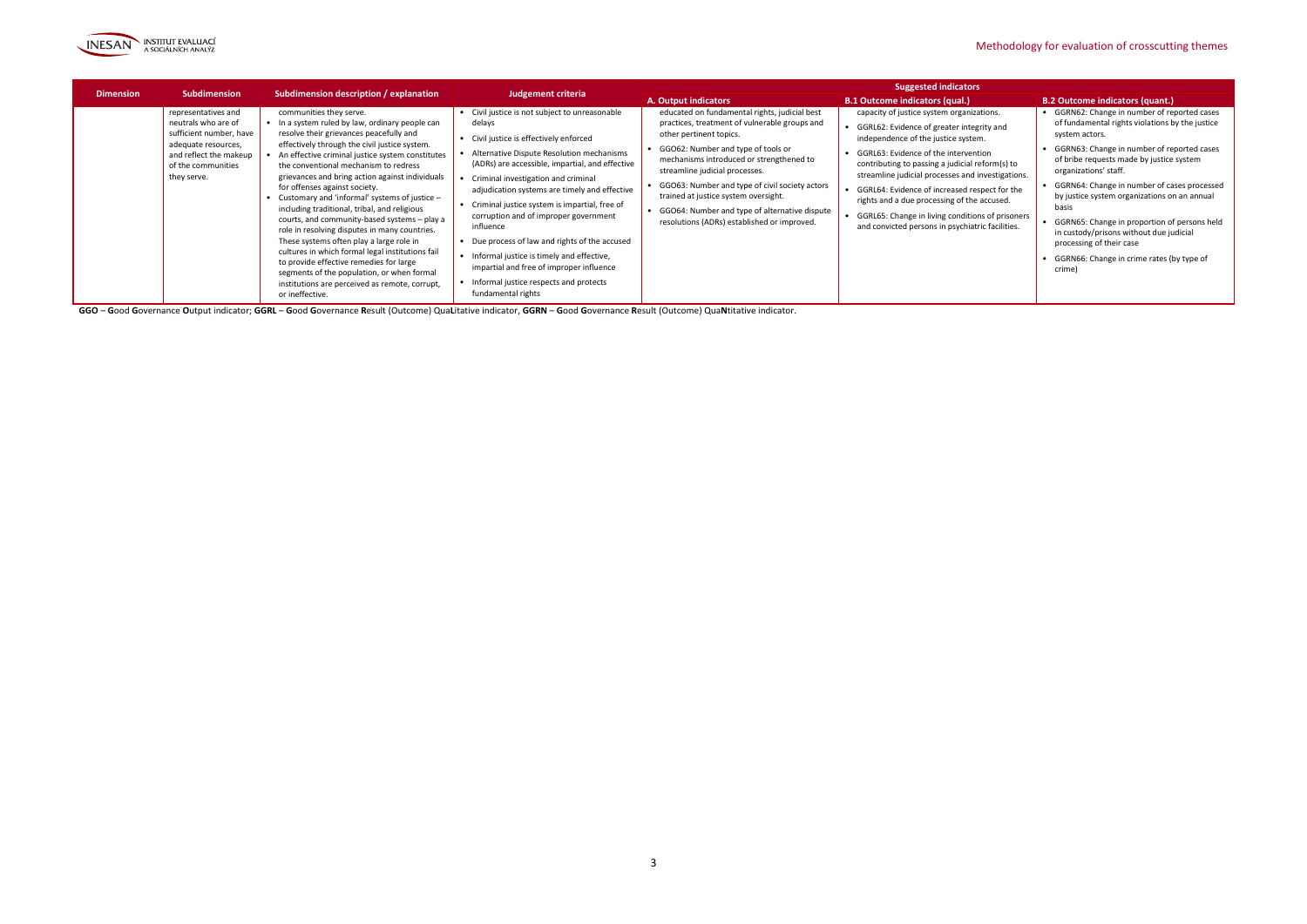

## **2. Environment and sustainable development**

|                                                                                                  | Impact                                                                                                                                                                                                                      |                                                                                                                                                                                                                                                                                                                                                                                                                                                                                                                                                                                                                                                                                                                                                                                                                                                                                                                                                                                                                                                                                                                                                                                                                                                                                                                                                                                                                                                                                                                                                                                                                                                                                                                                                                                                                                                                                                                                                                                                                                                                                                                                                          |                                                                                                                                                                                                                                                                                                                                                                                                                                                                               |                                                                                                                                                                                                                                                                                                                                                                                                                                                                                                                                                                                                                                                                                                                                                                                                                                                                                                                                                                                                                                                | <b>Suggested indicators</b>                                                                                                                                                                                                                                                                                                                                                                                                                                                                                                                                                                                                                                                                                                                                                                                                                                                                                                                                                                                                                                                                                                                                                     |                                                                                                                                                                                                                                                                                                                                                                                                                                                                                                                                                                                                                                                                                                                                                                                                                                                         |
|--------------------------------------------------------------------------------------------------|-----------------------------------------------------------------------------------------------------------------------------------------------------------------------------------------------------------------------------|----------------------------------------------------------------------------------------------------------------------------------------------------------------------------------------------------------------------------------------------------------------------------------------------------------------------------------------------------------------------------------------------------------------------------------------------------------------------------------------------------------------------------------------------------------------------------------------------------------------------------------------------------------------------------------------------------------------------------------------------------------------------------------------------------------------------------------------------------------------------------------------------------------------------------------------------------------------------------------------------------------------------------------------------------------------------------------------------------------------------------------------------------------------------------------------------------------------------------------------------------------------------------------------------------------------------------------------------------------------------------------------------------------------------------------------------------------------------------------------------------------------------------------------------------------------------------------------------------------------------------------------------------------------------------------------------------------------------------------------------------------------------------------------------------------------------------------------------------------------------------------------------------------------------------------------------------------------------------------------------------------------------------------------------------------------------------------------------------------------------------------------------------------|-------------------------------------------------------------------------------------------------------------------------------------------------------------------------------------------------------------------------------------------------------------------------------------------------------------------------------------------------------------------------------------------------------------------------------------------------------------------------------|------------------------------------------------------------------------------------------------------------------------------------------------------------------------------------------------------------------------------------------------------------------------------------------------------------------------------------------------------------------------------------------------------------------------------------------------------------------------------------------------------------------------------------------------------------------------------------------------------------------------------------------------------------------------------------------------------------------------------------------------------------------------------------------------------------------------------------------------------------------------------------------------------------------------------------------------------------------------------------------------------------------------------------------------|---------------------------------------------------------------------------------------------------------------------------------------------------------------------------------------------------------------------------------------------------------------------------------------------------------------------------------------------------------------------------------------------------------------------------------------------------------------------------------------------------------------------------------------------------------------------------------------------------------------------------------------------------------------------------------------------------------------------------------------------------------------------------------------------------------------------------------------------------------------------------------------------------------------------------------------------------------------------------------------------------------------------------------------------------------------------------------------------------------------------------------------------------------------------------------|---------------------------------------------------------------------------------------------------------------------------------------------------------------------------------------------------------------------------------------------------------------------------------------------------------------------------------------------------------------------------------------------------------------------------------------------------------------------------------------------------------------------------------------------------------------------------------------------------------------------------------------------------------------------------------------------------------------------------------------------------------------------------------------------------------------------------------------------------------|
| <b>Impact dimension</b>                                                                          | subdimension                                                                                                                                                                                                                | Subdimension description / explanation                                                                                                                                                                                                                                                                                                                                                                                                                                                                                                                                                                                                                                                                                                                                                                                                                                                                                                                                                                                                                                                                                                                                                                                                                                                                                                                                                                                                                                                                                                                                                                                                                                                                                                                                                                                                                                                                                                                                                                                                                                                                                                                   | Judgement criteria                                                                                                                                                                                                                                                                                                                                                                                                                                                            | A. Output indicators                                                                                                                                                                                                                                                                                                                                                                                                                                                                                                                                                                                                                                                                                                                                                                                                                                                                                                                                                                                                                           | <b>B.1 Outcome indicators (qual.)</b>                                                                                                                                                                                                                                                                                                                                                                                                                                                                                                                                                                                                                                                                                                                                                                                                                                                                                                                                                                                                                                                                                                                                           | <b>B.2 Outcome indicators (quant.)</b>                                                                                                                                                                                                                                                                                                                                                                                                                                                                                                                                                                                                                                                                                                                                                                                                                  |
| 1. ENVIRONMENTAL<br><b>EFFECTS</b><br>Effects that a project<br>had on the local<br>environment. | 1.1 Biodiversity,<br>land, soils and<br>forests. Preserving and<br>increasing biodiversity<br>in project-impacted<br>area.<br>Prevention of soil<br>erosion and soil<br>degradation.<br>Rehabilitation of<br>polluted soil. | • The world's biodiversity continues to decline at<br>alarming rates. Main concerns relate to the<br>impacts of development interventions and human<br>activities initiated with development project<br>support on biodiversity. Pressures can be:<br>$\circ$ physical (habitat alteration and fragmentation<br>through changes in land use and cover),<br>o chemical (toxic contamination, acidification,<br>oil spills, other pollution), or<br>$\circ$ biological alteration of population dynamics<br>and species structure through the release of<br>exotic species or the commercial use of<br>wildlife resources).<br>• The main challenge is to maintain or restore the<br>diversity and integrity of ecosystems, species and<br>genetic material and to ensure a sustainable use<br>of biodiversity. This implies strengthening the<br>actual degree of protection of habitats and<br>species, eliminating illegal exploitation and trade,<br>integrating biodiversity concerns into economic<br>and sectoral policies, and raising public<br>awareness.<br>Agriculture remains the major land use in the<br>majority of countries around the world.<br>Agriculture's environmental effects depend on the<br>scale, type and intensity of farming as well as on<br>agro-ecological and physical factors, and on<br>climate and weather. Farming can lead to<br>deterioration in soil, water and air quality, and to<br>loss of natural habitats and biodiversity.<br>Quality of land and soils are further affected by<br>industrial operations, urban development and<br>waste management.<br>• Impacts of human activities on forest diversity and<br>health, on natural forest growth and regeneration,<br>and to their consequences for the provision of<br>economic, environmental and social forest<br>services. The main pressures from human<br>activities include agriculture expansion, transport<br>infrastructure development, unsustainable<br>forestry, air pollution and intentional burning of<br>forests. Many forest resources are threatened by<br>degradation, fragmentation and conversion to<br>other types of land uses. | • Species extinction rates and threatened<br>species.<br>Human-evoked changes in habitats<br>• Ecological footprint (land use and $CO2$<br>emissions).<br>• Land use change.<br>• Wetland surface change.<br>• Land degradation: Net Primary<br>production and rain use efficiency.<br>• Soil pollution.<br>• Intensity of use of forest resources<br>• Forest area transformations and forest<br>degradation<br>• Changed habitats of tropical forest<br>species populations | • EEO1: Measures put in place to ensure<br>protection (or restoration) of populations of<br>threatened species.<br>EEO2: Percentage of land accorded various<br>degrees of protection with project support<br>EEO3: Land converted to other uses with project<br>support.<br>EEO4: Polluted soil rehabilitated with project<br>support.<br>EEO5: Soil polluted by activities associated with<br>the project.<br>EEO6: Number and type of tools developed to<br>ensure efficient use of forest and land resources<br>and stem deforestation.<br>EEO7: Number and type of trees planted.<br>• EEO8: Land afforested and its carbon<br>sequestration capacity.<br>• EEO9: Area of rehabilitated or protected forests.<br>EEO10: Quantity and origin of wood used in<br>project activities.<br>EEO11: Area of land converted to forests.<br>• EEO12: Number of occasions when local<br>knowledge about forests and land management<br>has been sought and integrated into the project.<br>EEO13: Project used local resources and<br>technologies. | • EERL1: Degree, to which a project may have<br>modified environmental parameters of the<br>intervention area.<br>EERL2: Degree and direction to which a project<br>may have influenced climate change and climate<br>change mitigation actions.<br>EERL3: Degree, to which the project may have<br>disturbed local ecosystem stability and/or<br>decreased the ecosystem's ability to maintain<br>biodiversity or provide other ecosystem<br>services.<br>EERL4: Evidence of increased awareness and<br>consideration of environmental aspects by<br>project partners and beneficiaries.<br>EERL5: Evidence of changed behaviour patterns<br>of local inhabitants in relation to their natural<br>resources.<br>EERL6: Evidence of development of alternative<br>livelihoods opportunities that decrease the<br>pressure on forest and land resources.<br>• EERL7: Existence of community groups or a<br>program that monitor local natural resources,<br>their preservation or sustainable exploitation.<br>EERL8: Perceived increased control over local<br>resources by local community/project<br>participants.<br>• EERL9: Evidence of decreasing deforestation<br>rates. | EERN1: Long-term increase/decrease in forested<br>areas as a direct or indirect consequence of a<br>project.<br>EERN2: Percentage of policy-makers, farmers<br>and other stakeholders who take environmental<br>aspects into consideration in their daily<br>activities.<br>EERN3: Number and type of measures aimed at<br>decreasing use of forest resources and<br>deforestation.<br>EERN4: Change in species diversity in project<br>area after the intervention.<br>• EERN5: Improved quality of soil in area of<br>project intervention as per local or international<br>standards.<br>EERN6: Expansion of agricultural land at the<br>expense of specially protected areas as a direct<br>or indirect result of a project.<br>EERN7: Change in soil erosion rates.<br>EERN8: Number of persons acting as citizen<br>scientists after project end. |
|                                                                                                  | 1.2 Atmosphere and<br>clean air                                                                                                                                                                                             | Increasing atmospheric greenhouse gas (GHG)<br>concentrations have severe effects on global<br>temperatures and the earth's climate, and<br>consequences for ecosystems, human<br>settlements, agriculture and other socio-economic<br>activities. Special attention should be paid to<br>strategies aimed at decoupling CO2 emissions<br>from GDP growth, e.g. green growth.<br>Stratospheric ozone depletion (e.g. over the<br>Antarctic and the Arctic oceans) remains a source<br>of concern due to the impacts of increased<br>ultraviolet B radiation on human health, crop<br>yields and the natural environment. This is<br>because of the long time lag between the release<br>of ozone depleting substances (ODS) and their<br>arrival in the stratosphere and despite a<br>considerable decrease in CFC and halon<br>production and consumption as a result of<br>international agreements.<br>Air pollution affects negatively human health,<br>ecosystems, and buildings, and results in a                                                                                                                                                                                                                                                                                                                                                                                                                                                                                                                                                                                                                                                                                                                                                                                                                                                                                                                                                                                                                                                                                                                                                  | • Ozone depletion<br>• GHG emissions<br>• Earth's temperature<br>• Air pollution/quality<br>• Carbon sequestration                                                                                                                                                                                                                                                                                                                                                            | • EEO20: Project has used the least polluting<br>means of transportation.<br>EEO21: Number/percentage of old vehicles<br>replaced for less polluting units.<br>• EEO22: Number and type of carbon<br>sequestration technologies installed.<br>• EEO23: Number and type of measures adopted<br>to support green growth.                                                                                                                                                                                                                                                                                                                                                                                                                                                                                                                                                                                                                                                                                                                         | • EERL20: Degree, to which a project has<br>contributed to the increase/decrease of<br>concentrations of major air pollutants.<br>• EERL21: Evidence of use of products or<br>technologies purchased/installed that lower<br>emissions.<br>EERL22: Perceived improved quality of air<br>• EERL23: Perceived improved quality of health as<br>a result of improved air quality<br>EERL24: Evidence of changed behaviour patterns<br>of local inhabitants with respect to high-<br>emission-producing behaviour.                                                                                                                                                                                                                                                                                                                                                                                                                                                                                                                                                                                                                                                                  | • EERN20: Levels of air pollutants in the<br>intervention area.<br>EERN21: Ambient concentrations of air<br>pollutants in urban areas.<br>EERN22: Total and proportion of greenhouse gas<br>emissions from the transportation sector.<br>EERN23: Total and proportion of greenhouse gas<br>emissions from the agricultural sector.<br>• EERN24: Total and proportion of greenhouse gas<br>emissions from households.<br>• EERN25: Total and proportion of greenhouse gas<br>emissions from any or all supported sector(s).<br>• EER26: Emissions of air pollutants from project-<br>supported products or facilities.<br>EERN27: Emissions of air pollutants from<br>disposal and treatment of waste generated by<br>project-supported products or facilities.<br>EERN28: Emissions of air pollutants from                                              |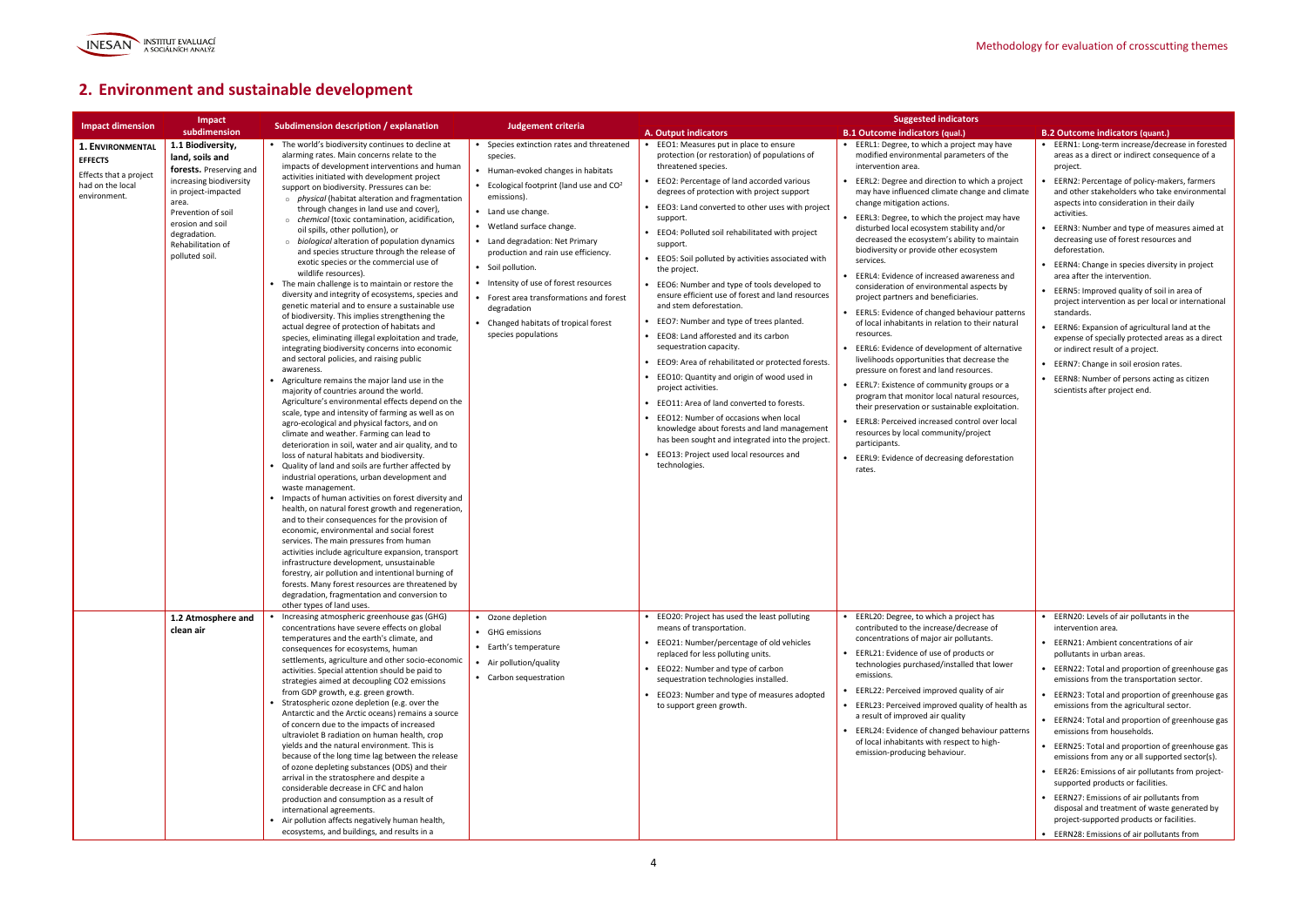

|                         | Impact                                                                            |                                                                                                                                                                                                                                                                                                                         |                                                                                                                                                                    |                                                                                                                                                                                             | <b>Suggested indicators</b>                                                                                                                                                                                |                                                                                                                                                  |                                                                                                          |
|-------------------------|-----------------------------------------------------------------------------------|-------------------------------------------------------------------------------------------------------------------------------------------------------------------------------------------------------------------------------------------------------------------------------------------------------------------------|--------------------------------------------------------------------------------------------------------------------------------------------------------------------|---------------------------------------------------------------------------------------------------------------------------------------------------------------------------------------------|------------------------------------------------------------------------------------------------------------------------------------------------------------------------------------------------------------|--------------------------------------------------------------------------------------------------------------------------------------------------|----------------------------------------------------------------------------------------------------------|
| <b>Impact dimension</b> | subdimension                                                                      | Subdimension description / explanation                                                                                                                                                                                                                                                                                  | Judgement criteria                                                                                                                                                 | A. Output indicators                                                                                                                                                                        | <b>B.1 Outcome indicators (qual.)</b>                                                                                                                                                                      | <b>B.2 Outcome indicators (quant.)</b>                                                                                                           |                                                                                                          |
|                         |                                                                                   | number of adverse economic and social<br>consequences. Human exposure is particularly<br>high in urban areas where economic activities and<br>road traffic are concentrated.                                                                                                                                            |                                                                                                                                                                    |                                                                                                                                                                                             |                                                                                                                                                                                                            | energy-producing plants and processes.<br><b>•</b> EERN29: $CO2$ sequestration capacity.                                                         |                                                                                                          |
|                         | 1.3 Water and<br>sanitation                                                       | • Water pollution (eutrophication, acidification,<br>toxic contamination) has negative effects on                                                                                                                                                                                                                       | • Intensity of use of water resources<br>• Water Footprint (green, blue and grey)                                                                                  | • EEO30: Number of water treatment facilities<br>installed or upgraded.                                                                                                                     | EERL30: Degree, to which the project influenced<br>the demand/supply ratio for water.                                                                                                                      | EERN30: Ratio of inhabitants per source of safe<br>drinking water.                                                                               |                                                                                                          |
|                         | Fresh water, incl.<br>safe drinkable water,<br>improved hygienic<br>standards and | human health, on the cost of drinking water<br>treatment and on aquatic ecosystems. While<br>installation of appropriate waste water treatment<br>plants can lead to significant progress in reducing                                                                                                                   | • Rivers altered<br>• Rivers running dry<br>• Water pollution<br>• Freshwater species decline<br>• Environmental water scarcity<br>• Access to safe drinking water |                                                                                                                                                                                             | • EEO31: Number and type of sources of safe<br>drinking water provided<br>• EEO32: Incidences of water pollution associated                                                                                | • EERL31: Effects of project on water use patterns<br>in project-affected communities/facilities.<br>EERL32: Perceived improved quality of water | EERN31: Percentage of inhabitants that<br>regularly use newly provided sources of safe<br>drinking water |
|                         | sanitation.                                                                       | pollution loads, improvements in freshwater<br>quality are not always easy to discern, except for<br>organic pollution. Pollution loads from diffuse                                                                                                                                                                    |                                                                                                                                                                    | with the project.<br>• EEO33: Number of measures aimed at<br>protecting and restoring bodies of surface and                                                                                 | EERL33: Evidence of decreased water pollution<br>from agricultural activities.<br>EERL34: Evidence of decreased water pollution                                                                            | EERN32: Percentage of inhabitants that<br>regularly use newly installed or upgraded<br>sanitation facilities                                     |                                                                                                          |
|                         |                                                                                   | agricultural sources are an issue in many<br>countries, as is the supply of permanently safe<br>drinking water to the entire population.                                                                                                                                                                                |                                                                                                                                                                    | ground water implemented.<br>• EEO34: Volume of polluted freshwater cleaned.                                                                                                                | from industrial activities.<br>EERL35: Evidence of decreased water pollution                                                                                                                               | EERN33: Water footprint of products/services<br>produced with project support.                                                                   |                                                                                                          |
|                         |                                                                                   | • Inefficient use of water may lead to environmental<br>and socio-economic consequences such as low                                                                                                                                                                                                                     |                                                                                                                                                                    | • EEO35: Number and type of water sources<br>(ground & surface) cleaned.                                                                                                                    | from households.<br>EERL36: Evidence of decreased water pollution                                                                                                                                          | • EERN34: Water quality of the watercourse.<br>EERN35: Number of cases of waterborne disease                                                     |                                                                                                          |
|                         |                                                                                   | river flows, water shortages, salinization of<br>freshwater bodies in coastal areas, human health                                                                                                                                                                                                                       |                                                                                                                                                                    | • EEO36: Share of population connected to waste<br>water treatment plants.                                                                                                                  | from any or all supported sector(s).<br>• EERL37: Evidence of changed behaviour patterns                                                                                                                   | and malaria.<br>EERN36: Wastewater treatment coverage.                                                                                           |                                                                                                          |
|                         |                                                                                   | problems, loss of wetlands, desertification and<br>reduced food production. Many countries face at<br>least seasonal or local water quantity problems<br>and several have extensive arid or semi-arid<br>regions where water is a constraint to sustainable<br>development and to the sustainability of<br>agriculture. |                                                                                                                                                                    | • EEO37: Number of people with access to<br>clean/safe drinking water.                                                                                                                      | of local inhabitants in relation to water<br>resources protection.                                                                                                                                         | • EERN37: Groundwater quality.<br>• EERN38: Sanitation coverage.                                                                                 |                                                                                                          |
|                         |                                                                                   |                                                                                                                                                                                                                                                                                                                         |                                                                                                                                                                    | • EEO38: Number and type of actions aimed at<br>efficient use of water and stable water supply.                                                                                             | EERL38: Evidence of increased use of rain water                                                                                                                                                            | EERN39: Water use intensity of households.                                                                                                       |                                                                                                          |
|                         |                                                                                   |                                                                                                                                                                                                                                                                                                                         |                                                                                                                                                                    | • EEO39: Number and type of actions aimed at an<br>integrated approach to the management of                                                                                                 |                                                                                                                                                                                                            | EERN40: Percentage of households using rain<br>water.                                                                                            |                                                                                                          |
|                         |                                                                                   |                                                                                                                                                                                                                                                                                                                         |                                                                                                                                                                    | freshwater resources and/or at water recycling<br>adopted.                                                                                                                                  |                                                                                                                                                                                                            | EERN41: Increase in water fee collections rates.<br><b>EERN42: Annual freshwater withdrawals for</b>                                             |                                                                                                          |
|                         |                                                                                   |                                                                                                                                                                                                                                                                                                                         |                                                                                                                                                                    | EEO40: Evidence of measures put in place to<br>ensure efficient use of water in all project-<br>related activities.                                                                         |                                                                                                                                                                                                            | project-supported activities after project end.                                                                                                  |                                                                                                          |
|                         |                                                                                   |                                                                                                                                                                                                                                                                                                                         |                                                                                                                                                                    | • EEO41: Local knowledge about water<br>management has been integrated into the<br>project.                                                                                                 |                                                                                                                                                                                                            |                                                                                                                                                  |                                                                                                          |
|                         | 1.4 Waste and waste<br>management.                                                | Inappropriate waste management has potential<br>effects on human health and on ecosystems (soil<br>and water contamination, air quality, land use and                                                                                                                                                                   | • Quality (pollution) of ground water<br>• Waste generation volume                                                                                                 | • EEO50: Evidence of measures put in place to<br>ensure that all subjects involved in a project<br>separate waste.                                                                          | EERL50: Evidence of changed behaviour patterns<br>of local inhabitants in relation to waste<br>generation.                                                                                                 | EERN50: Waste collection rate.<br>• EERN51: Waste separation volume.                                                                             |                                                                                                          |
|                         |                                                                                   | landscape). Development strategies should focus<br>on waste recycling and relative decoupling of<br>municipal waste generation from economic                                                                                                                                                                            | • Waste separation rate<br>• Recycling                                                                                                                             | EEO51: Evidence of measures put in place to<br>prevent potential chemicals spills from facilities<br>involved in carrying out project activities.                                           | EERL51: Evidence of changed waste generation,<br>separation, collection and recycling patterns in<br>project-affected communities/facilities.                                                              | EERN52: Percentage change in the use of<br>different waste treatment methods.<br>• EERN53: Generation and disposal of municipal                  |                                                                                                          |
|                         |                                                                                   | growth. Consideration should be given to<br>capacities of existing facilities for final treatment<br>and disposal, the location and social acceptance of                                                                                                                                                                |                                                                                                                                                                    | • EEO52: Number of people trained in handling,<br>collection and treatment of hazardous waste.                                                                                              | EERL52: Evidence of introduction of (financial)<br>incentive schemes to encourage recycling.                                                                                                               | waste per capita.<br>• EERN54: Generation and disposal of industrial                                                                             |                                                                                                          |
|                         |                                                                                   | new facilities                                                                                                                                                                                                                                                                                                          |                                                                                                                                                                    | • EEO53: Number and type of sustainable waste<br>management measures designed/adopted with                                                                                                  | EERL53: Evidence of appropriate handing of<br>hazardous waste.                                                                                                                                             | waste before and after project.<br>• EERN55: Recycling and reuse of waste per<br>capita.                                                         |                                                                                                          |
|                         |                                                                                   | project support.<br>• EEO54: Life cycle assessment has been<br>conducted for project products.<br>end of their life cycle.                                                                                                                                                                                              | EERL54: Measures have been taken to<br>adequately dispose of all project products at the                                                                           | EERN56: Number of people exposed to<br>nuisances, e.g. noise or odour.                                                                                                                      |                                                                                                                                                                                                            |                                                                                                                                                  |                                                                                                          |
|                         |                                                                                   |                                                                                                                                                                                                                                                                                                                         |                                                                                                                                                                    | • EEO55: Number and type of strategies for<br>reduction of waste production adopted.                                                                                                        | EERL55: Evidence of application of proper waste<br>management in target area.                                                                                                                              | EERN57: Hazardous waste generated by project-<br>supported products or facilities.                                                               |                                                                                                          |
|                         |                                                                                   |                                                                                                                                                                                                                                                                                                                         |                                                                                                                                                                    | • EEO56: System of waste management adopted<br>with project support.                                                                                                                        |                                                                                                                                                                                                            | • EERN58: Special treatment of hazardous waste.<br>• EERN59: Volume of waste turned into energy.                                                 |                                                                                                          |
|                         | 1.5 Energy efficiency<br>and renewable<br>energy                                  | Energy efficiency can be achieved when less<br>energy is used to produce the same services, the<br>same energy is used to produce more services,<br>energy-intensive means are replaced for less<br>intensive ones while producing less services (e.g.                                                                  | • Energy intensity/efficiency of a project<br>Energy efficiency of supported<br>sector/community<br>Stimulation of higher production and                           | EEO70: Degree, to which a project supported<br>the production and use of energy from<br>renewable sources.<br>• EEO71: Extent, to which a project relied on<br>renewable sources of energy. | EERL70: Evidence of introduction of (financial)<br>incentive schemes for households and<br>businesses to engage in a more energy efficient<br>behaviour.<br>EERL71: Evidence of changed behaviour patterns | • EERN70: Reduced energy consumption in<br>project-affected communities/facilities.<br>EERN71: Use of renewable energy before and<br>after.      |                                                                                                          |
|                         |                                                                                   | provide bikes rather than buses resulting in less<br>energy consumption and also slower transfers<br>between places) or less energy is consumed due<br>to change in services (e.g. transitioning to<br>electronic services).                                                                                            | use of energy from renewable sources                                                                                                                               | • EEO72: Examples of strategies for energy<br>savings applied during the project realization.<br>• EEO73: Number and type of more efficient<br>technologies purchased/installed.            | of local inhabitants in relation to energy use<br>EERL72: Evidence of introduction of (financial)<br>incentive schemes to enhance production and<br>use of renewable energy.                               |                                                                                                                                                  |                                                                                                          |
|                         |                                                                                   | Benefits of renewable energy must be carefully                                                                                                                                                                                                                                                                          |                                                                                                                                                                    |                                                                                                                                                                                             | EERL73: Change in energy use patterns in                                                                                                                                                                   |                                                                                                                                                  |                                                                                                          |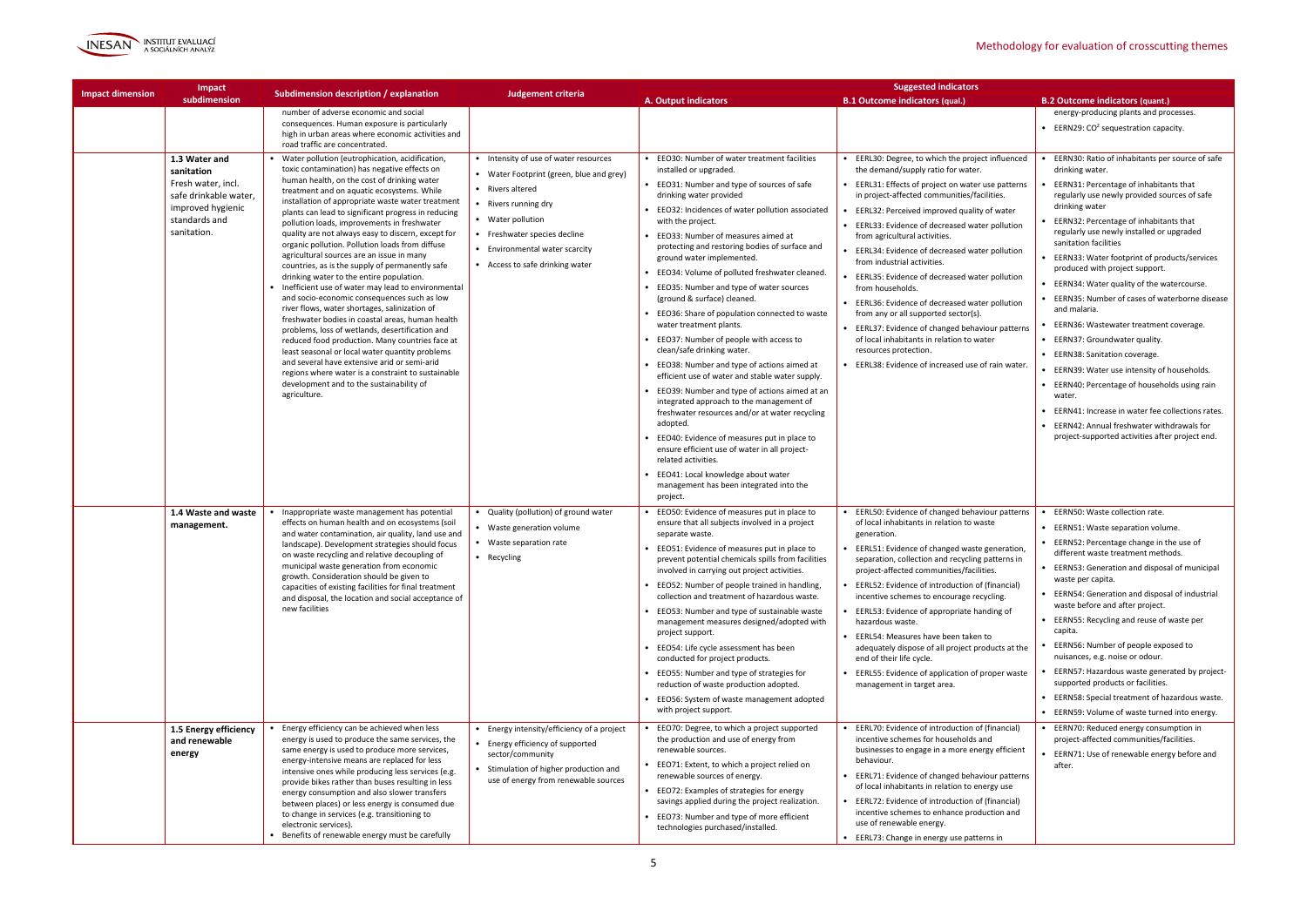

| Impact                                                                                                                                                                                                                                                      |                                                                                                                                                                                                                                                                                                                                                                                                                                                                                                                                                                                                                                                                                                                                                                                                                                                                                                                                                                                                                                                                                                                                                                                                                                                                                                                                                                                                   |                                                                                                                                                                                                                                                                                                                                                                                                                                                                                                                                              |                                                                                                                                                                                                                                                                                                                                                                                                                                                                                                                                                                                                                                                                                                                                                                                                                                                                                                                                                                                                                                                                                                       | <b>Suggested indicators</b>                                                                                                                                                                                                                                                                                                                                                                                                                                                                                                                                                                                                                                                                                                                                                                                                                                    |                                                                                                                                                                                                                                                                                                                                                                                                                                                                                                                                                                                                                                                                                                                                                                                                                                                                                                                                                                                                  |
|-------------------------------------------------------------------------------------------------------------------------------------------------------------------------------------------------------------------------------------------------------------|---------------------------------------------------------------------------------------------------------------------------------------------------------------------------------------------------------------------------------------------------------------------------------------------------------------------------------------------------------------------------------------------------------------------------------------------------------------------------------------------------------------------------------------------------------------------------------------------------------------------------------------------------------------------------------------------------------------------------------------------------------------------------------------------------------------------------------------------------------------------------------------------------------------------------------------------------------------------------------------------------------------------------------------------------------------------------------------------------------------------------------------------------------------------------------------------------------------------------------------------------------------------------------------------------------------------------------------------------------------------------------------------------|----------------------------------------------------------------------------------------------------------------------------------------------------------------------------------------------------------------------------------------------------------------------------------------------------------------------------------------------------------------------------------------------------------------------------------------------------------------------------------------------------------------------------------------------|-------------------------------------------------------------------------------------------------------------------------------------------------------------------------------------------------------------------------------------------------------------------------------------------------------------------------------------------------------------------------------------------------------------------------------------------------------------------------------------------------------------------------------------------------------------------------------------------------------------------------------------------------------------------------------------------------------------------------------------------------------------------------------------------------------------------------------------------------------------------------------------------------------------------------------------------------------------------------------------------------------------------------------------------------------------------------------------------------------|----------------------------------------------------------------------------------------------------------------------------------------------------------------------------------------------------------------------------------------------------------------------------------------------------------------------------------------------------------------------------------------------------------------------------------------------------------------------------------------------------------------------------------------------------------------------------------------------------------------------------------------------------------------------------------------------------------------------------------------------------------------------------------------------------------------------------------------------------------------|--------------------------------------------------------------------------------------------------------------------------------------------------------------------------------------------------------------------------------------------------------------------------------------------------------------------------------------------------------------------------------------------------------------------------------------------------------------------------------------------------------------------------------------------------------------------------------------------------------------------------------------------------------------------------------------------------------------------------------------------------------------------------------------------------------------------------------------------------------------------------------------------------------------------------------------------------------------------------------------------------|
| <b>Impact dimension</b><br>subdimension                                                                                                                                                                                                                     | Subdimension description / explanation                                                                                                                                                                                                                                                                                                                                                                                                                                                                                                                                                                                                                                                                                                                                                                                                                                                                                                                                                                                                                                                                                                                                                                                                                                                                                                                                                            | Judgement criteria                                                                                                                                                                                                                                                                                                                                                                                                                                                                                                                           | <b>A. Output indicators</b>                                                                                                                                                                                                                                                                                                                                                                                                                                                                                                                                                                                                                                                                                                                                                                                                                                                                                                                                                                                                                                                                           | <b>B.1 Outcome indicators (qual.)</b>                                                                                                                                                                                                                                                                                                                                                                                                                                                                                                                                                                                                                                                                                                                                                                                                                          | <b>B.2 Outcome indicators (quant.)</b>                                                                                                                                                                                                                                                                                                                                                                                                                                                                                                                                                                                                                                                                                                                                                                                                                                                                                                                                                           |
| 2.1 Government<br>2. ENVIRONMENTAL<br>commitments to                                                                                                                                                                                                        | weighted against potential drawbacks in other<br>areas of human life (e.g. a construction of a hydro<br>power station may lead to a further limiting of a<br>drinking water supply in the area, or increased<br>emissions from construction, higher strains on<br>environment caused by migration to the area due<br>to new employment opportunities etc.).<br>Environmental governance (EG) comprises the<br>rules, practices, policies, incentives, knowledge,                                                                                                                                                                                                                                                                                                                                                                                                                                                                                                                                                                                                                                                                                                                                                                                                                                                                                                                                  | Demonstrated commitments to climate<br>actions on local level (incl. those from                                                                                                                                                                                                                                                                                                                                                                                                                                                              | • EEO74: Evidence of measures put in place to<br>ensure energy savings in all project-related<br>activities.<br>EGO1: Project has equipped project participants,<br>partners and other stakeholders with necessary                                                                                                                                                                                                                                                                                                                                                                                                                                                                                                                                                                                                                                                                                                                                                                                                                                                                                    | project-affected communities / facilities.<br>EGRL1: Evidence of increased capacity of local<br>authorities to effectively and efficiently govern                                                                                                                                                                                                                                                                                                                                                                                                                                                                                                                                                                                                                                                                                                              | EGRN1: Number of environmental or<br>environment-related measures that have been                                                                                                                                                                                                                                                                                                                                                                                                                                                                                                                                                                                                                                                                                                                                                                                                                                                                                                                 |
| <b>GOVERNANCE</b><br>environment and<br>climate change.<br>Policies, regulations and<br>incentives to meet<br>domestic and<br>international<br>environmental and<br>climate change<br>commitments, incl.<br>influencing citizen and<br>corporate behaviour. | institutions, decision/making, and behaviours that<br>shape how humans interact with the environment.<br>Good environmental governance takes into<br>account the role of all actors that impact the<br>environment, including government, NGOs,<br>private sector, civil society. EG advocates<br>sustainability (sustainable development) as the<br>supreme consideration for managing all human<br>activities-political, social and economic.<br>• In the light of most recent development in the<br>field, particular attention should be paid to<br>decentralized environmental governance; issues<br>such as the degree of decentralization and<br>efficiency and effectiveness of governing at a<br>subnational level compared to the national level<br>are of particular interest. The level of<br>harmonisation of local environmental governance<br>with national and international standards and<br>conventions should also be considered<br>• Almost half the jobs worldwide depend on<br>fisheries, forests or agriculture. Non-sustainable<br>use of natural resources, including land, water,<br>and these forests and fisheries, threaten individual<br>livelihoods as well as local, national and<br>international economies. Therefore, special<br>attention should also be paid to the relation of<br>natural resource depletion and poverty, both in<br>rural and urban areas. | global agreements ratified by respective<br>partner country)<br>Local environmental legislation in any of<br>the above areas.<br>Incentives and voluntary instruments<br>for a more environmentally sustainable<br>behaviour.<br>Measures to enforce environmentally<br>sustainable and climate change<br>mitigation behaviour<br>Efficiency and effectiveness of<br>behavioural incentives.<br>• Level of decentralization of<br>environmental governance.<br>Alternative livelihoods options /<br>strategies for the rural and urban poor. | knowledge to act in accordance with good<br>environmental governance (environment-<br>responsibly).<br>EGO2: Number and type of capacity-building<br>tools and/or services delivered by the project to<br>strengthen local environmental governance<br>capacity.<br>EGO3: Number and type of environmental<br>educational and awareness-raising events<br>organized.<br>• EGO4: Number and type of environmental<br>innovation projects supported.<br>• EGO5: Number and type of supported<br>environmental projects prepared by the target<br>community.<br>EGO6: Incidences of participatory environmental<br>decision and policy/regulation-making.<br>• EGO7: Number and type of environmentally-<br>focused voluntary instruments launched.<br>• EGO8: Number and type of environmentally-<br>focused economic instruments introduced.<br>• EGO9: Number and type of information-based<br>instruments and education<br>introduced/delivered.<br>EGO10: Environmental considerations were<br>integrated into education, awareness and<br>capacity building delivered to project target<br>groups. | over natural resources and their use.<br><b>EGRL2: Satisfaction of community</b><br>members/target groups with environmental<br>protection.<br>EGRL3: Degree of uptake and type of<br>environmentally-focused financial incentives.<br>EGRL4: Evidence of new laws, bylaws, policies,<br>regulations or strategies in the area of safe<br>manipulation and disposing of potentially<br>hazardous waste.<br>EGRL5: Evidence of effective enforcement of<br>environmental rules, regulations and policies.<br>EGRL6: Evidence of positive effect/impact of<br>new measures on the state of environment.<br>EGRL7: Evidence of civil society participation in<br>environmental governance.<br>• EGRL8: Evidence of changes in citizens' more<br>environmentally-friendly behaviour.<br>EGRL9: Evidence of change in media reflections<br>of environmental topics. | developed.<br>• EGRN2: Number/percentage and type of<br>environmental regulations, policies and bylaws,<br>which were informed by scientific evidence.<br>• EGRN3: Increased frequency of environmental<br>policy dialogues.<br>• EGRN4: Number/volume of alternative<br>livelihoods options provided by the project and<br>pursued by beneficiaries.<br>• EGRN5: Number of environment-related<br>mechanisms and tools for which public input has<br>been sought.<br>• EGRN6: Number of active citizens engaged in<br>local environmental observer networks or<br>similar initiatives.<br>• EGRN7: Number of jobs created in<br>environmental sector.<br>• EGRN8: Number of active CSOs in environmental<br>sector.<br>• EGRN9: Frequency and tone of reporting on<br>environmental topics in media.<br>• EGRN10: Change in budget envelope dedicated<br>to environment in local or national budget.<br>• EGRN11: Public income generated from<br>environmentally-focused economic instruments. |

EEO - Environmental Effects Output indicator; EERL - Environmental Effects Result (Outcome) QuaLitative indicator; EERN - Environmental Effects Result (Outcome) QuaLitative indicator; EERN - Environmental Effects Result (O (Outcome) Qua**L**itative indicator; **EGRN** – **E**nvironmental **G**overnance **R**esult (Outcome) Qua**N**titative indicator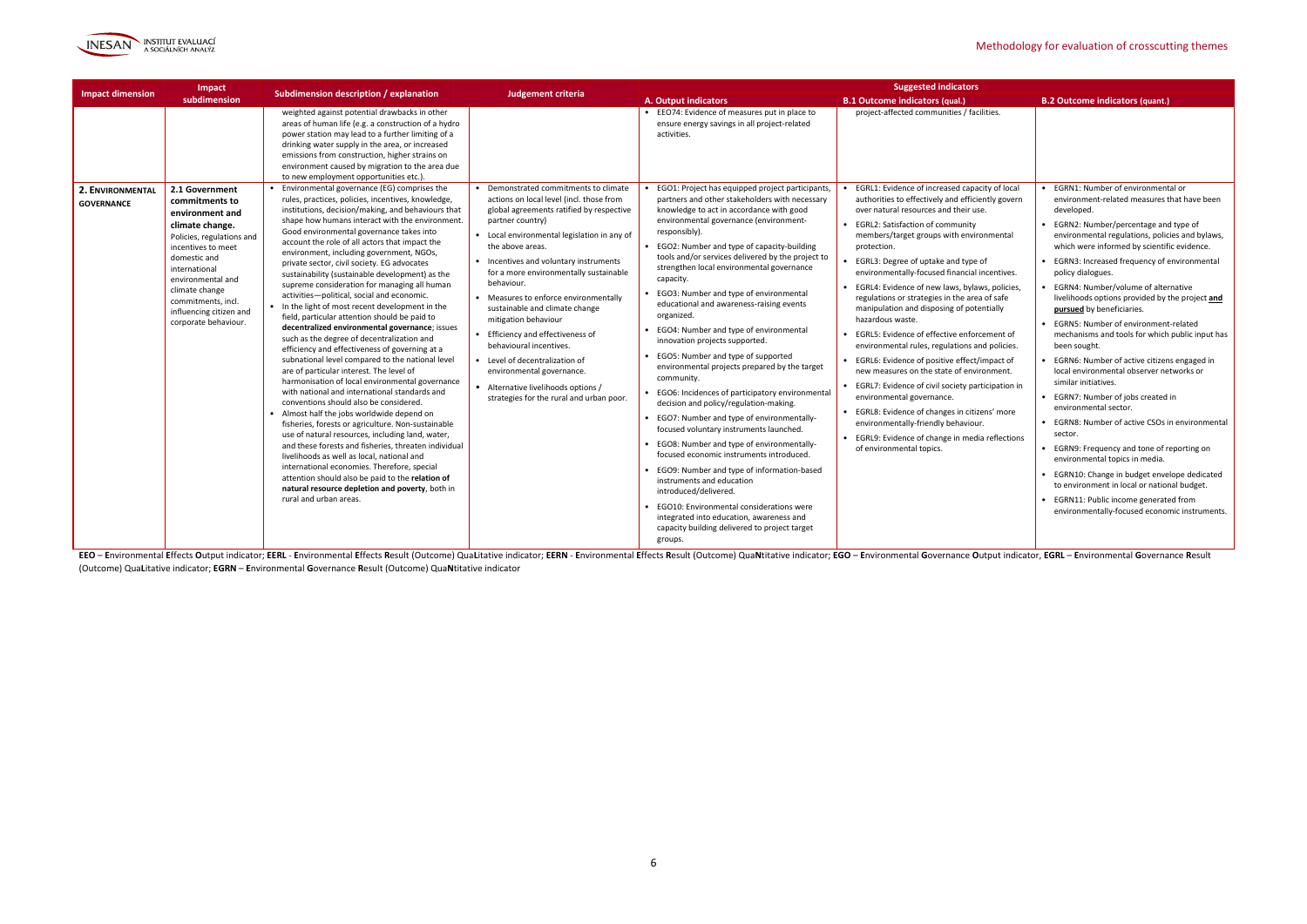

# **3. Human rights**

|                                                                                                                              | <b>Subdimension</b>                                                                                                                                                                                      |                                                                                                                                                                                                                                                                                                                                                                                                                                                                                                                                                                                                                                                                                                                                                                                                                                                                                                                                                                                                                                                                                                             |                                                                                                                                                                                                                                                                                                                                                                                                                                                                                                                                                  |                                                                                                                                                                                                                                                                                                                                                                                                                                                                                                                                                                                                                                                                                                                                                                                                                                                                                                                                                                                                                                                                                                                                                                                                                                                                                                                                                                                                                                                                                                                              | <b>Suggested indicators</b>                                                                                                                                                                                                                                                                                                                                                                                                                                                                                                                                                                                                                                                                                                                                                                                                                                                                                                                                                                                                     |                                                                                                                                                                                                                                                                                                                                                                                                                                                                                                                                                                                                                                                                                                                                                                                                                               |
|------------------------------------------------------------------------------------------------------------------------------|----------------------------------------------------------------------------------------------------------------------------------------------------------------------------------------------------------|-------------------------------------------------------------------------------------------------------------------------------------------------------------------------------------------------------------------------------------------------------------------------------------------------------------------------------------------------------------------------------------------------------------------------------------------------------------------------------------------------------------------------------------------------------------------------------------------------------------------------------------------------------------------------------------------------------------------------------------------------------------------------------------------------------------------------------------------------------------------------------------------------------------------------------------------------------------------------------------------------------------------------------------------------------------------------------------------------------------|--------------------------------------------------------------------------------------------------------------------------------------------------------------------------------------------------------------------------------------------------------------------------------------------------------------------------------------------------------------------------------------------------------------------------------------------------------------------------------------------------------------------------------------------------|------------------------------------------------------------------------------------------------------------------------------------------------------------------------------------------------------------------------------------------------------------------------------------------------------------------------------------------------------------------------------------------------------------------------------------------------------------------------------------------------------------------------------------------------------------------------------------------------------------------------------------------------------------------------------------------------------------------------------------------------------------------------------------------------------------------------------------------------------------------------------------------------------------------------------------------------------------------------------------------------------------------------------------------------------------------------------------------------------------------------------------------------------------------------------------------------------------------------------------------------------------------------------------------------------------------------------------------------------------------------------------------------------------------------------------------------------------------------------------------------------------------------------|---------------------------------------------------------------------------------------------------------------------------------------------------------------------------------------------------------------------------------------------------------------------------------------------------------------------------------------------------------------------------------------------------------------------------------------------------------------------------------------------------------------------------------------------------------------------------------------------------------------------------------------------------------------------------------------------------------------------------------------------------------------------------------------------------------------------------------------------------------------------------------------------------------------------------------------------------------------------------------------------------------------------------------|-------------------------------------------------------------------------------------------------------------------------------------------------------------------------------------------------------------------------------------------------------------------------------------------------------------------------------------------------------------------------------------------------------------------------------------------------------------------------------------------------------------------------------------------------------------------------------------------------------------------------------------------------------------------------------------------------------------------------------------------------------------------------------------------------------------------------------|
| <b>Dimension</b>                                                                                                             |                                                                                                                                                                                                          | Subdimension description / explanation                                                                                                                                                                                                                                                                                                                                                                                                                                                                                                                                                                                                                                                                                                                                                                                                                                                                                                                                                                                                                                                                      | Judgement criteria                                                                                                                                                                                                                                                                                                                                                                                                                                                                                                                               | <b>A. Output indicators</b>                                                                                                                                                                                                                                                                                                                                                                                                                                                                                                                                                                                                                                                                                                                                                                                                                                                                                                                                                                                                                                                                                                                                                                                                                                                                                                                                                                                                                                                                                                  | <b>B.1 Outcome indicators (qual.)</b>                                                                                                                                                                                                                                                                                                                                                                                                                                                                                                                                                                                                                                                                                                                                                                                                                                                                                                                                                                                           | <b>B.2 Outcome indicators (quant.)</b>                                                                                                                                                                                                                                                                                                                                                                                                                                                                                                                                                                                                                                                                                                                                                                                        |
| <b>1. HUMAN RIGHTS</b><br>Promoting human<br>rights and increasing<br>the probability of ful<br>respect for human<br>rights. | 1.1 Basic human<br>rights. Increased<br>awareness and capacity<br>to promote/respect<br>human rights among<br>right holders and duty<br>bearers. Improved<br>human rights situation<br>of right holders. | • Human rights define certain minimum<br>standards and rules of procedure to which<br>those in power should or must adhere in their<br>treatment of people. This primarily concerns<br>state authorities such as governments, police<br>or armed forces, but increasingly also those<br>wielding non-governmental power, such as<br>international organisations, business<br>enterprises and/or the private sector in<br>general as well as religious communities or<br>individuals that exert power over other<br>people.<br>The human rights based approach contributes<br>to the emancipation of people who have been<br>traditionally underprivileged and<br>discriminated against. The integration of a<br>human rights-based approach (i.e. human-<br>rights perspective) in development should be<br>geared both to the results of development<br>cooperation programmes as well as the<br>process leading to these.                                                                                                                                                                                 | • Knowledge of human rights has<br>improved among target populations<br>(excluded and disadvantaged<br>people, responsible local<br>government bodies).<br>Capacity of citizens, civil society /<br>NGOs to advocate for (their) human<br>rights has increased.<br>Capacity of government (local and<br>national) to respect and ensure<br>respect for human rights of its<br>citizens has increased.                                                                                                                                            | • HRO1: Number of members of the community<br>educated on (their) basic human rights.<br>• HRO2: Number of civil society organizations trained<br>in human rights advocacy skills.<br>• HRO3: Number of civil servants educated on human<br>rights and human rights mainstreaming in policy<br>and decision-making.<br>• HRO4: Proportion of staff of the implementing<br>organization and its partners who have been<br>trained in human rights.<br>• HRO5: Project initiated or enhanced collaboration<br>between public sector and civil society on the<br>question of human rights.<br>• HRO6: Project provided support to local human<br>rights groups.<br>• HRO7: Project provided support to vulnerable<br>groups to demand their rights.<br>• HRO8: Number and type of educational tools or<br>mechanisms aimed at human rights education of<br>the public developed/deployed.                                                                                                                                                                                                                                                                                                                                                                                                                                                                                                                                                                                                                                       | • HRRL1: Increased awareness and knowledge of<br>basic human rights among project target groups.<br>HRRL2: Evidence of a more rights-based conceptual<br>approach of authorities.<br>HRRL3: Project enhanced respect for rights of<br>traditionally disadvantaged groups.<br>• HRRL4: Examples of strategies, projects, programs,<br>budgets lines or policies that favour members of<br>traditionally underprivileged groups adopted.<br>• HRRL5: Evidence of increased emphasis on human<br>rights education in country curriculum.<br>• HRRL6: Evidence of project contribution to opening<br>channels through which citizens may demand<br>respect for their human rights.                                                                                                                                                                                                                                                                                                                                                  | • HRRN1: Number of organizations with increased<br>capacity for advocacy and promotion of human<br>rights.<br>• HRRN2: Number of advocacy initiatives on human<br>rights issues undertaken by civil society<br>organizations.<br>HRRN3: Number and type of policy documents<br>adopted by government authorities that considered<br>human rights or include human rights analysis.<br>HRRN4: Proportion of public officials, community<br>leaders and high managers who belong to<br>underprivileged groups.<br>HRRN5: Number of human rights courses or<br>programs regularly taught in/by participating<br>organizations.<br>• HHRN6: Increase in civil society denouncements of<br>human rights abuses and violations.                                                                                                     |
|                                                                                                                              | 1.2 Inclusion of most<br>disadvantaged<br>groups.<br>Inclusion of<br>people/groups<br>traditionally excluded<br>from the society due to<br>poverty and inequality.                                       | Poverty combined with inequality leads to<br>serious social exclusion that fundamentally<br>impedes participation in otherwise potentially<br>functional market economies. This subarea of<br>human rights dimension aims to assess to<br>what extent the project addressed an issue of<br>poverty and/or inequality of a certain<br>segment of population and through its<br>intervention contributed to their greater<br>inclusion into the society. The level of social<br>exclusion/inclusion is seen as a determining<br>factor for economic transformation. It refers<br>to structural exclusion and not to the output<br>strength of a country's economy as reflected<br>in macroeconomic data like unemployment or<br>GDP growth.<br>• Factors to be taken into account:<br>o the overall level of socioeconomic<br>development<br>$\circ$ the poverty rate<br>$\circ$ the level of inequality with regard to -<br>income - education<br>$\circ$ the level of exclusion, based on - gender<br>- religion - ethnicity<br>o the scope of subsistence economy (as an<br>indicator for exclusion) (BTI) | Poverty and inequality of parts of<br>the population fundamentally<br>excluded from society has been<br>reduced, which reduced their<br>exclusion.<br>Inequity in learning outcomes has<br>decreased.<br>• Access to health services by gender,<br>level of income, ethnicity has<br>improved (rural and urban areas).<br>Access to safe drinking water and<br>adequate food of the poorest has<br>improved.<br>Minorities are free to practise their<br>cultural traditions and religion and<br>speak their language without<br>discrimination. | • HRO20: Evidence of equal opportunity for all<br>minority groups to participate in project activities.<br>• HRO21: The poorest members of the intervention<br>community (e.g. landless etc.) had equal<br>opportunity to participate in project.<br>• HRO22: Evidence of balanced representation of all<br>ethnic or religious groups in decision-making roles<br>in relation to the intervention.<br>• HRO23: Number and type of project activities that<br>favoured participation of disadvantaged groups.<br>• HRO24: Evidence of equal treatment of<br>representatives of all ethnic or religious groups by<br>project implementer and partner organizations.<br>• HRO25: Evidence of additional barriers to<br>participation in the intervention on the side of<br>ethnic or religious groups.<br>• HRO26: Evidence of measures taken by the project<br>implementers to reduce potential barriers to<br>participation of all ethnic or religious groups in the<br>intervention community.<br>• HRO27: School enrollment rates of members of<br>underprivileged groups are proportionate to the<br>national average.<br>• HRO28: Members of underprivileged groups have<br>equal benefits from project-supported<br>infrastructure, services and training as members of<br>other groups.<br>• HRO29: Proportion of the most vulnerable<br>members of the community provided with safe<br>drinking water.<br>• HRO30: Proportion of the most vulnerable<br>members of the community provided with stable<br>food supply. | • HRRL20: All members of the community regardless<br>of income level, ethnicity, religion etc. have had<br>equal benefits from project / equal access to<br>project-generated goods and services.<br>• HRRL21: Evidence of the project improving the<br>standard of living of the poorest/most vulnerable<br>members of the community.<br>• HRRL22: Reported increase in tolerance of<br>community members and public officials towards<br>minority cultural traditions and religions.<br>• HRRL23: Reported increased access / improved<br>quality of health services for members of<br>underprivileged groups.<br>• HRRL24: Reported increased access/improved<br>quality of education for children belonging to<br>underprivileged groups.<br>• HRRL25: Reported increased economic<br>opportunities for members of underprivileged<br>groups.<br>• HRRL26: Reported increased sense of personal<br>safety among minority group members.<br>• HRRL27: Evidence of the project promoting<br>cooperation between rival groups. | HRRN20: Number of members of underprivileged<br>groups supported by the project whose average<br>monthly income has increased.<br>• HRRN21: Change in proportion of population<br>belonging to underprivileged groups whose food<br>consumption patterns have improved.<br>• HRRN22: Proportion of children from<br>underprivileged groups with improved educational<br>achievements.<br>• HRRN23: Proportion of public officials, community<br>leaders and high-rank managers who belong to<br>underprivileged groups.<br>• HRRN24: Number of reported attacks on minority<br>communities motivated by religious, ethnical or<br>cultural differences and/or hate has decreased.<br>• HRRN25: Proportion of the most vulnerable people<br>who enjoy the benefits of the project of the total<br>that could have been served. |
|                                                                                                                              | 1.3 Minors in armed<br>conflict and<br>emergency situations                                                                                                                                              | Humanitarian crises, including armed conflicts<br>and natural disasters compromise children's<br>rights to survival, development, protection<br>and participation (UNICEF). Children in such                                                                                                                                                                                                                                                                                                                                                                                                                                                                                                                                                                                                                                                                                                                                                                                                                                                                                                                | The safety situation of vulnerable<br>children has improved.<br>• Unaccompanied children have been<br>reunited with family members or                                                                                                                                                                                                                                                                                                                                                                                                            | • HRO40: Number of children provided with safe<br>shelter.<br>• HRO41: Number of children provided with access to                                                                                                                                                                                                                                                                                                                                                                                                                                                                                                                                                                                                                                                                                                                                                                                                                                                                                                                                                                                                                                                                                                                                                                                                                                                                                                                                                                                                            | HRRL40: Evidence of project improving safety of<br>children.<br>HRRL41: Evidence of project improving the hygiene,                                                                                                                                                                                                                                                                                                                                                                                                                                                                                                                                                                                                                                                                                                                                                                                                                                                                                                              | HRRN40: School enrollment rates for boys and girls<br>of different age groups.<br>HRRN41: Malnutrition rates, particularly in children                                                                                                                                                                                                                                                                                                                                                                                                                                                                                                                                                                                                                                                                                        |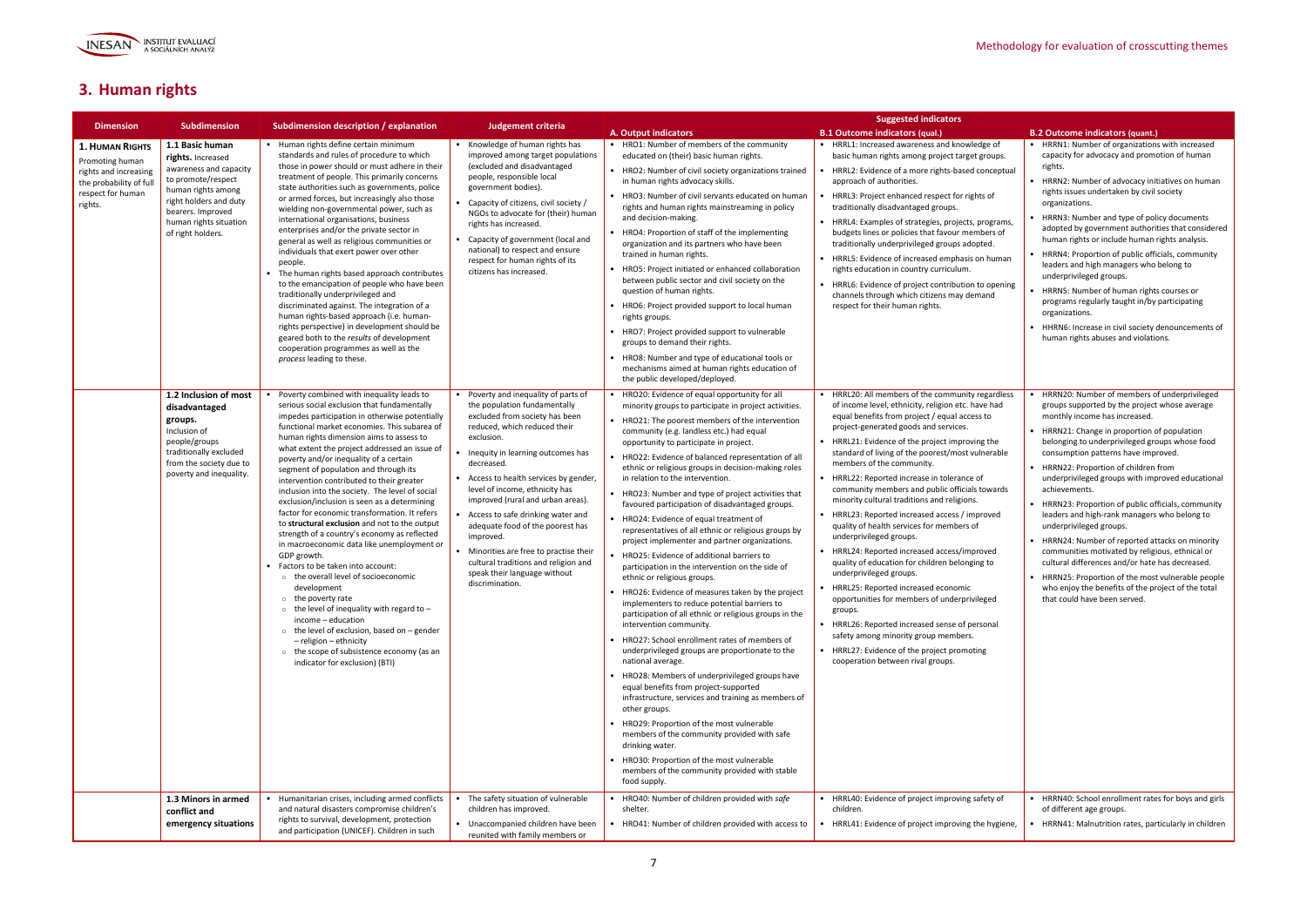

|                  |                     |                                                                                                                                                                                                                                                                                              |                                                                                                                   |                                                                                                             | <b>Suggested indicators</b>                                                          |                                                                              |                                                       |                                                     |
|------------------|---------------------|----------------------------------------------------------------------------------------------------------------------------------------------------------------------------------------------------------------------------------------------------------------------------------------------|-------------------------------------------------------------------------------------------------------------------|-------------------------------------------------------------------------------------------------------------|--------------------------------------------------------------------------------------|------------------------------------------------------------------------------|-------------------------------------------------------|-----------------------------------------------------|
| <b>Dimension</b> | <b>Subdimension</b> | Subdimension description / explanation                                                                                                                                                                                                                                                       | Judgement criteria                                                                                                | <b>A. Output indicators</b>                                                                                 | <b>B.1 Outcome indicators (qual.)</b>                                                | <b>B.2 Outcome indicators (quant.)</b>                                       |                                                       |                                                     |
|                  |                     | situations require special attention to ensure                                                                                                                                                                                                                                               | provided with a guardian.                                                                                         | clean drinking water.                                                                                       | sanitation, nutrition and health of children.                                        | under five.                                                                  |                                                       |                                                     |
|                  |                     | • The United Nations Convention on the Rights<br>of the Child stipulates that children have the<br>right to adequate food, water, shelter and<br>education. They ought to be free from abuse,<br>neglect, sexual exploitation or trafficking, and<br>should be able to grow up in a safe and | their protection and wellbeing.                                                                                   | Malnutrition rates in children have<br>decreased.                                                           | HRO42: Number of children provided with access to<br>adequate sanitation facilities. | HRRL42: Evidence of project improving<br>psychosocial wellbeing of children. | • HRRN42: Disease rates among c<br>intervention area. |                                                     |
|                  |                     |                                                                                                                                                                                                                                                                                              | • Access of children to safe drinking<br>water and adequate, gender-                                              | HRO43: Number of gender-sensitive and culturally<br>appropriate toilets provided.                           | HRRL43: Evidence of project improving access of<br>children to education.            | • HRRN43: Number of qualified te<br>supported schools.                       |                                                       |                                                     |
|                  |                     |                                                                                                                                                                                                                                                                                              | sensitive sanitation facilities has<br>improved/has been provided.                                                | • HRO44: Number, type and purpose of child-friendly<br>spaces established.                                  | HRRL44: Evidence of project improving access of<br>children to health services.      | • HRRN44: Number of qualified he<br>supported health facilities.             |                                                       |                                                     |
|                  |                     | supportive environment. Yet, during<br>humanitarian crises, their education may be<br>interrupted, they may be separated from                                                                                                                                                                | • School enrollment and quality of<br>education (out of which % girls)                                            | HRO45: Number of children provided with regular<br>nutritious meals.                                        |                                                                                      | • HRRN45: Vaccination rates amo<br>intervention area.                        |                                                       |                                                     |
|                  |                     | their families, they could be kidnapped and<br>trafficked or recruited as child soldiers, raped                                                                                                                                                                                              | • Illness and death prevention among<br>children has improved                                                     | HRO46: Number of children provided with sleeping<br>mats.                                                   |                                                                                      | • HRRN46: Death rates among chi<br>intervention area and death cau           |                                                       |                                                     |
|                  |                     | physically attacked or otherwise traumatized<br>(Humanitarian Coalition CA).                                                                                                                                                                                                                 | • Available vaccination, particularly<br>for young children                                                       | HRO47: Number of children sleeping under<br>mosquito nets.                                                  |                                                                                      | • HRRN47: Percentage of girls age<br>• HRRN48: Percentage of children        |                                                       |                                                     |
|                  |                     |                                                                                                                                                                                                                                                                                              | • Prevention or decrease of child<br>labour                                                                       | HRO48: Number of unaccompanied children<br>provided with legal assistance.                                  |                                                                                      | schooling (drop-outs).<br>HRRN49: Percentage of children                     |                                                       |                                                     |
|                  |                     | marriages<br>soldiers and successful re-                                                                                                                                                                                                                                                     | • Prevention or decrease of child<br>• Prevention of recruitment of child<br>integration of former child soldiers |                                                                                                             | • HRO49: Number of children provided with<br>psychosocial assistance.                |                                                                              | sexual violence, exploitation or<br>maltreatment.     |                                                     |
|                  |                     |                                                                                                                                                                                                                                                                                              |                                                                                                                   |                                                                                                             |                                                                                      | HRO50: Number of refugee children attending<br>school.                       |                                                       | • HRRN50: Percentage of children<br>family members. |
|                  |                     |                                                                                                                                                                                                                                                                                              |                                                                                                                   | HRO51: Number of refugees enrolled in tertiary<br>education.                                                |                                                                                      | • HRRN51: Percentage of recruite<br>• HRRN52: Percentage of former           |                                                       |                                                     |
|                  |                     |                                                                                                                                                                                                                                                                                              |                                                                                                                   | HRO52: Number of 15-24 years old refugees<br>enrolled in professional training.                             |                                                                                      | reintegrated.<br>• HRRN53: Percentage of children                            |                                                       |                                                     |
|                  |                     |                                                                                                                                                                                                                                                                                              |                                                                                                                   | HRO53: Number of girls aged 10-17 attending<br>school.                                                      |                                                                                      | economic opportunities created<br>members.                                   |                                                       |                                                     |
|                  |                     |                                                                                                                                                                                                                                                                                              |                                                                                                                   |                                                                                                             |                                                                                      | HRO54: Number of children attending after-school<br>programmes.              |                                                       | • HRRN54: Literacy rate of refuge                   |
|                  |                     |                                                                                                                                                                                                                                                                                              |                                                                                                                   | HRO55: Number of children educated on their<br>rights.                                                      |                                                                                      | • HRRN55: Number of missed sch                                               |                                                       |                                                     |
|                  |                     |                                                                                                                                                                                                                                                                                              |                                                                                                                   | HRO56: Number of children, victims of sexual<br>violence attended.                                          |                                                                                      |                                                                              |                                                       |                                                     |
|                  |                     |                                                                                                                                                                                                                                                                                              |                                                                                                                   | HRO57: Number of children, victims of labour<br>exploitation assisted.                                      |                                                                                      |                                                                              |                                                       |                                                     |
|                  |                     |                                                                                                                                                                                                                                                                                              |                                                                                                                   | HRO58: Number of children who obtained access to<br>health services.                                        |                                                                                      |                                                                              |                                                       |                                                     |
|                  |                     |                                                                                                                                                                                                                                                                                              |                                                                                                                   | HRO59: Number of children provided with<br>preventive health treatment.                                     |                                                                                      |                                                                              |                                                       |                                                     |
|                  |                     |                                                                                                                                                                                                                                                                                              | • HRO60: Number of children provided with life-<br>saving health treatment.                                       |                                                                                                             |                                                                                      |                                                                              |                                                       |                                                     |
|                  |                     |                                                                                                                                                                                                                                                                                              | • HRO61: Number of former child soldiers provided<br>with reintegration assistance.                               |                                                                                                             |                                                                                      |                                                                              |                                                       |                                                     |
|                  |                     |                                                                                                                                                                                                                                                                                              | • HRO62: Number of personnel working with children<br>trained in WASH.                                            |                                                                                                             |                                                                                      |                                                                              |                                                       |                                                     |
|                  |                     |                                                                                                                                                                                                                                                                                              |                                                                                                                   | • HRO63: Number and type of advocacy and/or<br>information campaigns on child protection in<br>emergencies. |                                                                                      |                                                                              |                                                       |                                                     |

HRO - Human Rights Output indicator; HRRL - Human Rights Result (Outcome) QuaLitative indicator; HRRN - Human Rights Result (Outcome) QuaNtitative indicator

|         | <b>B.2 Outcome indicators (quant.)</b>                                                                        |
|---------|---------------------------------------------------------------------------------------------------------------|
|         | under five.<br>HRRN42: Disease rates among children in the<br>intervention area.                              |
| ess of: | HRRN43: Number of qualified teachers in<br>supported schools.                                                 |
| ess of: | HRRN44: Number of qualified health personnel in<br>supported health facilities.                               |
|         | HRRN45: Vaccination rates among children in the<br>intervention area.                                         |
|         | HRRN46: Death rates among children in the<br>intervention area and death causes.                              |
|         | HRRN47: Percentage of girls aged 10-17 married.                                                               |
|         | HRRN48: Percentage of children abandoning<br>schooling (drop-outs).                                           |
|         | HRRN49: Percentage of children who fall victims to<br>sexual violence, exploitation or other<br>maltreatment. |
|         | HRRN50: Percentage of children reunited with<br>family members.                                               |
|         | HRRN51: Percentage of recruited child soldiers.                                                               |
|         | HRRN52: Percentage of former child soldiers<br>reintegrated.                                                  |
|         | HRRN53: Percentage of children benefiting from<br>economic opportunities created for their family<br>members. |
|         | HRRN54: Literacy rate of refugees aged 15-24                                                                  |
|         | HRRN55: Number of missed school days by gender.                                                               |
|         |                                                                                                               |
|         |                                                                                                               |
|         |                                                                                                               |
|         |                                                                                                               |
|         |                                                                                                               |
|         |                                                                                                               |
|         |                                                                                                               |
|         |                                                                                                               |
|         |                                                                                                               |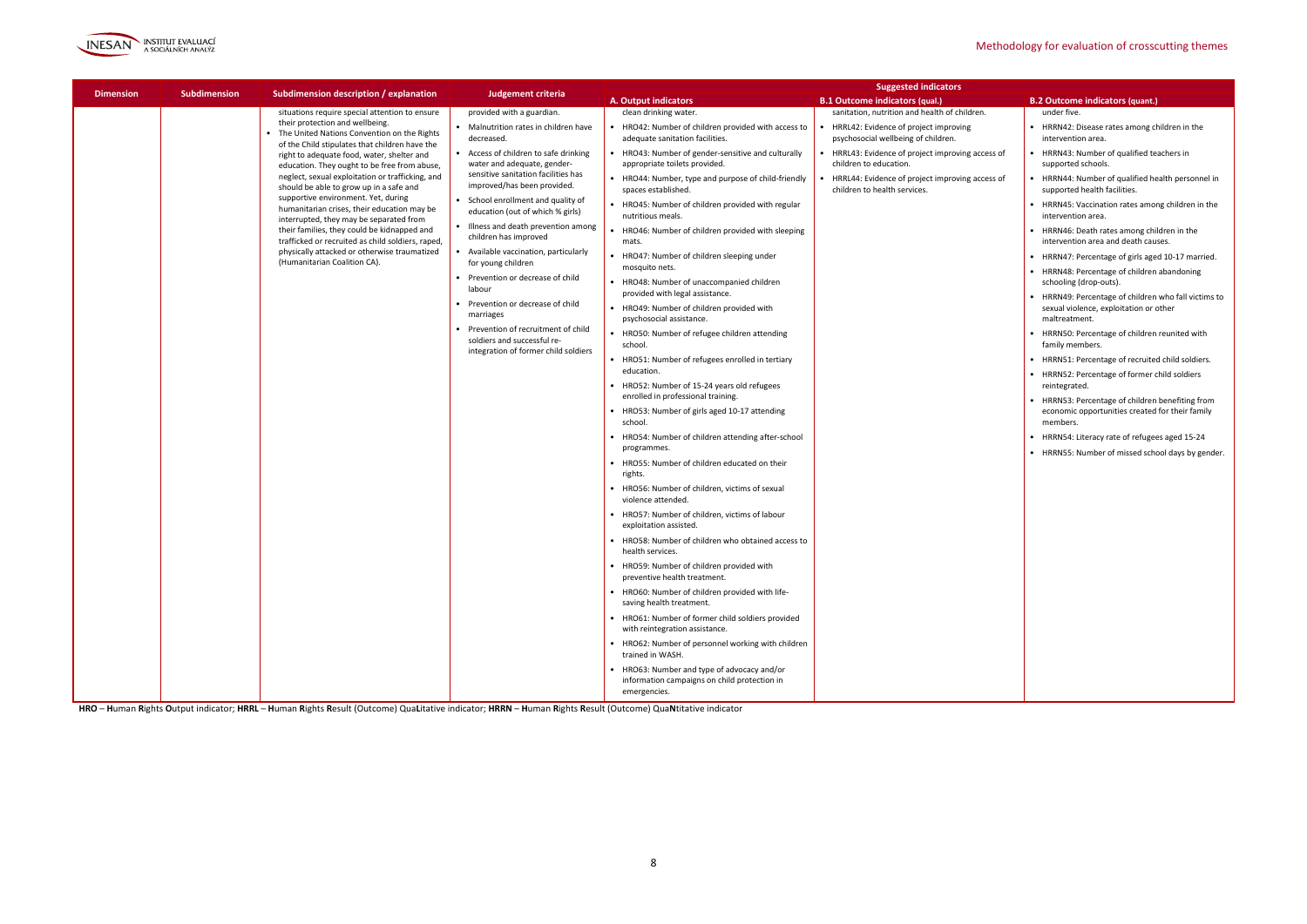

# **4. Gender equality**

|                                                                                                                                                                                |                                                                                                                                                                                                                                                                                                                                                                                     |                                                                                                                                                                                                                                                                                                                                                                                                                                                                                                                                                                                                                                                                                                                                                                                                                                                                                                                                                                                          |                                                                                                                                                                                                                                                                                                                                                                                                                                                                                                                                                                                                                                                                                                                                                                                                                                                    |                                                                                                                                                                                                                                                                                                                                                                                                                                                                                                                                                                                                                                                                                                                                                                                                                                                               | <b>Suggested indicators</b>                                                                                                                                                                                                                                                                                                                                                                                                                                                                                                                                                                                                                                                                                                                                                                                                                                                                                                                                                                                                                                |                                                                                                                                                                                                                                                                                                                                                                                                                                                                                                                                                                                                                                                                                                                                                                                                                                                                                                                                                                                                                                    |
|--------------------------------------------------------------------------------------------------------------------------------------------------------------------------------|-------------------------------------------------------------------------------------------------------------------------------------------------------------------------------------------------------------------------------------------------------------------------------------------------------------------------------------------------------------------------------------|------------------------------------------------------------------------------------------------------------------------------------------------------------------------------------------------------------------------------------------------------------------------------------------------------------------------------------------------------------------------------------------------------------------------------------------------------------------------------------------------------------------------------------------------------------------------------------------------------------------------------------------------------------------------------------------------------------------------------------------------------------------------------------------------------------------------------------------------------------------------------------------------------------------------------------------------------------------------------------------|----------------------------------------------------------------------------------------------------------------------------------------------------------------------------------------------------------------------------------------------------------------------------------------------------------------------------------------------------------------------------------------------------------------------------------------------------------------------------------------------------------------------------------------------------------------------------------------------------------------------------------------------------------------------------------------------------------------------------------------------------------------------------------------------------------------------------------------------------|---------------------------------------------------------------------------------------------------------------------------------------------------------------------------------------------------------------------------------------------------------------------------------------------------------------------------------------------------------------------------------------------------------------------------------------------------------------------------------------------------------------------------------------------------------------------------------------------------------------------------------------------------------------------------------------------------------------------------------------------------------------------------------------------------------------------------------------------------------------|------------------------------------------------------------------------------------------------------------------------------------------------------------------------------------------------------------------------------------------------------------------------------------------------------------------------------------------------------------------------------------------------------------------------------------------------------------------------------------------------------------------------------------------------------------------------------------------------------------------------------------------------------------------------------------------------------------------------------------------------------------------------------------------------------------------------------------------------------------------------------------------------------------------------------------------------------------------------------------------------------------------------------------------------------------|------------------------------------------------------------------------------------------------------------------------------------------------------------------------------------------------------------------------------------------------------------------------------------------------------------------------------------------------------------------------------------------------------------------------------------------------------------------------------------------------------------------------------------------------------------------------------------------------------------------------------------------------------------------------------------------------------------------------------------------------------------------------------------------------------------------------------------------------------------------------------------------------------------------------------------------------------------------------------------------------------------------------------------|
| <b>Dimension</b>                                                                                                                                                               | <b>Subdimension</b>                                                                                                                                                                                                                                                                                                                                                                 | Subdimension description / explanation                                                                                                                                                                                                                                                                                                                                                                                                                                                                                                                                                                                                                                                                                                                                                                                                                                                                                                                                                   | Judgement criteria                                                                                                                                                                                                                                                                                                                                                                                                                                                                                                                                                                                                                                                                                                                                                                                                                                 | <b>A. Output indicators</b>                                                                                                                                                                                                                                                                                                                                                                                                                                                                                                                                                                                                                                                                                                                                                                                                                                   | <b>B.1 Outcome indicators (qual.)</b>                                                                                                                                                                                                                                                                                                                                                                                                                                                                                                                                                                                                                                                                                                                                                                                                                                                                                                                                                                                                                      | <b>B.2 Outcome indicators (quant.)</b>                                                                                                                                                                                                                                                                                                                                                                                                                                                                                                                                                                                                                                                                                                                                                                                                                                                                                                                                                                                             |
| 1. DECISION-<br><b>MAKING</b><br>More equal<br>participation of<br>women with men as<br>decision makers in<br>shaping the<br>sustainable<br>development of<br>their societies. | 1.1 Capacity for<br>public participation.<br>Increased capacity of<br>women and women's<br>organizations and/or<br><b>LGBT</b> people and LGBT<br>organizations for<br>advocacy and for<br>participation in public<br>life and decision<br>making.                                                                                                                                  | • Given the traditional roles and gender<br>stereotypes assigned to roles being ascribed<br>to women, women had generally had much<br>less opportunity to develop leadership, public<br>speaking, advocacy and managerial skills than<br>their male counterparts. In order to empower<br>more women and women's groups to<br>advocate for their rights, issues and interests,<br>building capacity to do so in the first place<br>may prove to be a necessity.<br>• In some contexts, entry of women to the<br>public domain and decision-making<br>bodies/positions is blocked by men holding<br>stereotypes about gender roles. Their<br>education and involvement in interventions<br>may be deemed necessary in such cases.<br>Where relevant, not only men and women,<br>but also members of sexual minorities (LQBT)<br>need to be considered.                                                                                                                                     | • Strengthened women's knowledge<br>of their rights<br>Increased capacity of women's<br>groups and women's organizations<br>to advocate for women's rights and<br>women's issues<br>Strengthened capacity of LGBT<br>organizations to advocate for LGBT<br>rights.<br>• Training and capacity-building of<br>women and men in gender<br>planning, gender mainstreaming,<br>gender-sensitive policy-making<br>Strengthened dialogue between<br>women's organizations and<br>government authorities<br>More supportive environment for<br>women's participation in public life<br>and decision making in communities<br>or institutions and among male<br>colleagues<br>Increased influence of women.<br>women's organizations in<br>community and public decision<br>making<br>Men joining feminist and women-<br>empowering initiatives to support | • GEO1: Women and men had equal opportunity to<br>participate in project and all its activities.<br>GEO2: Number and focus of women-led<br>organizations/co-operatives established.<br>GEO3: Number of women trained in public<br>speaking/leadership skills.<br>• GEO4: Number of women or women's<br>organizations trained/supported in gender<br>advocacy.<br>• GEO5: Percentage of male participants in gender-<br>equality training activities.<br>• GEO6: Proportion of male participants in gender<br>advocacy or other gender-related project activities.<br>• GEO7: Members of the LGBT community had equal<br>opportunity to participate in project and all its<br>activities.<br>GEO8: Number and type of organizations<br>established that support the LGBT community.<br>• GEO9: Number of persons or organizations trained<br>in LGBT advocacy. | • GERL1: Evidence of strengthened position of<br>women and/or women's organizations after project<br>intervention.<br>GERL2: Incidences in which supported women or<br>women's organizations used newly acquired<br>knowledge and skills in their advocacy work.<br>GERL3: Evidence of supported women's<br>organizations forming/engaging in coalitions,<br>networks and other platforms.<br>GERL4: Evidence of effectiveness and results<br>achieved through advocacy initiatives initiated with<br>project support.<br>GERL5: Self-reported increase in women's<br>knowledge of their rights.<br>GERL6: Change in perceived chances of women to<br>hold senior decision-making posts.<br>GERL7: Members of LGBT community have had<br>equal benefits from project / equal access to<br>project-generated goods and services.<br>GERL8: Evidence of a strengthened<br>position/increased presence of LGBT people or<br>organizations serving LGBT.<br>GERL9: Evidence of supported LGBT<br>groups/organizations influencing decision-making.             | • GERN1: Number of women's organizations or<br>groups that report increased capacity to advocate<br>for women rights<br>GERN2: Number of public dialogue spaces in which<br>supported women and women's organizations<br>participate after project end.<br>• GERN3: Proportional change in attitudes of men<br>and women towards women in leadership<br>positions.<br>GERN4: Change in proportion of women feeling<br>empowered to participate in public affairs.<br>• GERN5: Number of initiatives aimed at improving<br>conditions for LGBT people initiated by persons<br>supported from project.<br>GERN6: Number of public dialogue spaces in which<br>supported LGBT persons and LGBT organizations<br>participate after project end.                                                                                                                                                                                                                                                                                        |
|                                                                                                                                                                                | 1.2 Participation in<br>decision-making.<br>Increased<br>representation of<br>women in democratic<br>processes and in<br>decision making<br>positions in the partner<br>institutions, target<br>sector, partner<br>community.<br>More equal power<br>relations between<br>women and men at the<br>household level,<br>increased decision<br>making capacity of<br>individual women. | Gender norms traditionally ascribe certain<br>spaces to men and women in a given society.<br>In a number of societies women are still<br>perceived as unfit for office. Despite<br>increasing emphasis on female political<br>representation, women may feel discouraged<br>by perceived gender role stereotypes and<br>discrimination as well as by realistic<br>challenges in trying to reconcile domestic<br>duties with their public life and ambition.<br>• In a number of cases where women were<br>elected into public offices based on quota<br>system where a certain proportion of spaces<br>were reserved for female candidates, these<br>women acted under a critical influence of<br>their male spouses or other male family<br>members, resulting in zero improvements of<br>women's issues or gender equality. Hence,<br>matter-of-fact or substantial participation of<br>women in decision-making must be<br>distinguished from a pure representative<br>participation. | gender-equality.<br>Equal participation of women and<br>men in the intervention<br>• Impact of gender stereotypes and<br>gendered cultural and social norms<br>and values on men's and women's<br>participation (and/or<br>implementation) in the intervention<br>• Matter-of-fact/substantial<br>representation<br>• Women empowered to play an<br>increased decision-making role in<br>their households<br>• Increase in independent decision-<br>making by women on matters such<br>as voting, mobility<br>• Increase in shared decision-making<br>at the household level on matters<br>such as expenditure, activities, etc.                                                                                                                                                                                                                   | GEO20: Women and men had equal opportunity to<br>hold senior and decision-making posts in the<br>project and related activities.<br>GEO21: Male: female ratio of project participants in<br>(depending on the project objectives):<br>$\circ$ the partner organization (not the project<br>itself);<br>o the target sector;<br>$\circ$ the partner community; and<br>$\circ$ as candidates for public office<br>$\circ$ other as appropriate<br>GEO22: Number of women provided mentoring.<br>• GEO23: Number of women provided leadership and<br>managerial skills training.                                                                                                                                                                                                                                                                                 | GERL20: Women have had equal benefits from<br>project / equal access to project-generated goods<br>and services.<br>GERL21: Instances in which women supported from<br>a project exercised influence on decision-making<br>and its result.<br>GERL22: Evidence of women in public functions<br>promoting women's rights and services for women.<br>• GERL23: Evidence of lingering factors that hinder<br>women's public participation.<br>• GERL24: Incidences of positive feedback on<br>decision-making roles of women supported from<br>project.<br>GERL25: Self-reported effectiveness/success of<br>supported women in their decision-making roles.<br>• GERL26: Reported instances of men or men-led<br>organizations' changing their opinions or attitudes<br>towards women's public participation.<br>GERL27: Reported change in tolerance of male<br>household members towards women's activities<br>outside the household.<br>GERL28: Evidence of beneficiaries in public<br>functions promoting LGBT's rights and services for<br>LGBT people. | GERN20: Proportion of women in institutional<br>governance bodies.<br>• GERN21: Proportion of women in political<br>candidate lists.<br>GERN22: Number of pieces of gender equality-<br>related legislation proposed by women<br>representatives.<br>GERN23: Proportion of women in management<br>positions.<br>• GERN24: Proportion of women reporting increase<br>of independent decision-making at personal level.<br>• GERN25: Proportion of women reporting increase<br>of independent decision-making in voting and/or as<br>public representatives.<br>GERN26: Proportion of women with increased<br>control over their personal finances.<br>GERN27: Proportion of women reporting increase<br>of shared decision-making at a household level<br>(incl. budget & children).<br>• GERN28: Proportion of women with increased<br>control over their sexual and reproductive health.<br>GERN29: Proportion of women who reported<br>participating in a political or community discussion,<br>forum or group in the last year. |
|                                                                                                                                                                                | 1.3 Institutional<br>capacity and policy<br>change. Increased<br>capacity of partner<br>institutions,                                                                                                                                                                                                                                                                               | • Many public institutions, policies and<br>regulations as well as some traditional non-<br>governmental organizations may operate in a<br>completely gender-blind manner. In order for<br>societal and political changes to occur, these<br>organizations and their staff must first be                                                                                                                                                                                                                                                                                                                                                                                                                                                                                                                                                                                                                                                                                                 | • Strengthened implementer/partner<br>capacity to consult with female and<br>male stakeholders on their priorities<br>• Strengthened analytical skills,<br>knowledge of gender equality                                                                                                                                                                                                                                                                                                                                                                                                                                                                                                                                                                                                                                                            | GEO40: Number of female-led institutions or<br>female leaders who received training.<br>GEO41: Women had equal opportunity as men to<br>learn about, discuss and comment on policies,<br>directives, strategies or other measures adopted.                                                                                                                                                                                                                                                                                                                                                                                                                                                                                                                                                                                                                    | GERL40: Local government has an explicit policy<br>commitment on gender equality.<br>GERL41: Gender analyses carried out by public<br>authorities prior designing or adjusting policies and<br>programs                                                                                                                                                                                                                                                                                                                                                                                                                                                                                                                                                                                                                                                                                                                                                                                                                                                    | GERN40: Number and type of tools adopted by<br>public institutions to promote gender equality.<br>GERN41: Sex-disaggregated data being collected for<br>every major line of public programming.<br>• GERN42: Increase in use of gender-specific                                                                                                                                                                                                                                                                                                                                                                                                                                                                                                                                                                                                                                                                                                                                                                                    |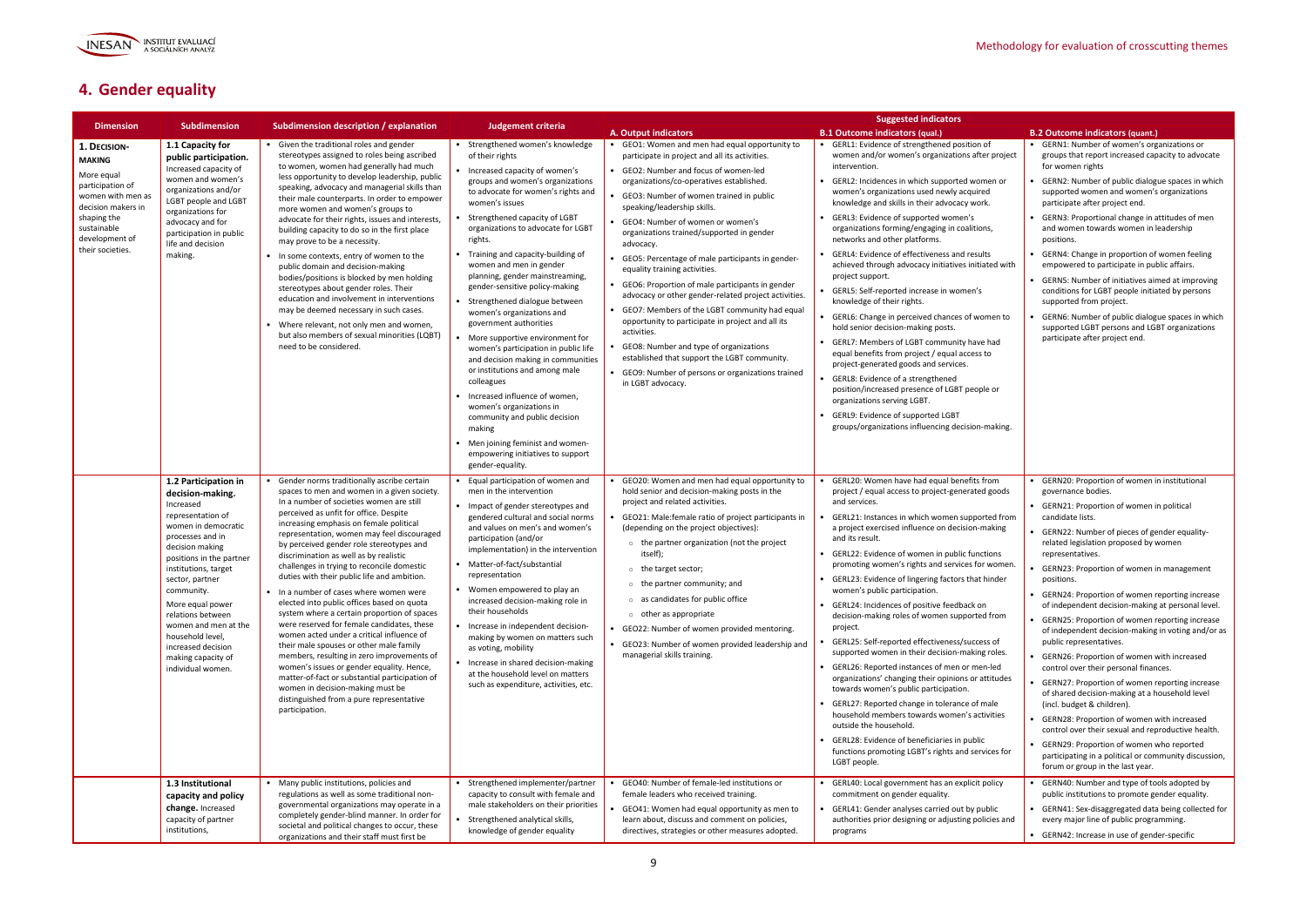

|                                                                                                              |                                                                                                                                                                                                                                                                                                                                                                                                                                                                              |                                                                                                                                                                                                                                                                                                                                                  |                                                                                                                                                                                                                                                                                                                                                                                                                                                                                                                                                                                                                                                                                                                                                                                                                                                                                                                                                                                                                                                                                                                                                                                                                                                                                                                                                                                                                                                      |                                                                                                                                                                                                                                                                                                                                                                                                                                                                                                                                                                                                                                                                                                                                                                                                                                                                                                                     | <b>Suggested indicators</b>                                                                                                                                                                                                                                                                                                                                                                                                                                                                                                                                                                                                                                                                                                                                                                                                                                                                                                                                                                                                                                                                                                                                |                                                                                                                                                                                                                                                                                                                                                                                                                                                                                                                                                                                                                                                                                                                                                                          |
|--------------------------------------------------------------------------------------------------------------|------------------------------------------------------------------------------------------------------------------------------------------------------------------------------------------------------------------------------------------------------------------------------------------------------------------------------------------------------------------------------------------------------------------------------------------------------------------------------|--------------------------------------------------------------------------------------------------------------------------------------------------------------------------------------------------------------------------------------------------------------------------------------------------------------------------------------------------|------------------------------------------------------------------------------------------------------------------------------------------------------------------------------------------------------------------------------------------------------------------------------------------------------------------------------------------------------------------------------------------------------------------------------------------------------------------------------------------------------------------------------------------------------------------------------------------------------------------------------------------------------------------------------------------------------------------------------------------------------------------------------------------------------------------------------------------------------------------------------------------------------------------------------------------------------------------------------------------------------------------------------------------------------------------------------------------------------------------------------------------------------------------------------------------------------------------------------------------------------------------------------------------------------------------------------------------------------------------------------------------------------------------------------------------------------|---------------------------------------------------------------------------------------------------------------------------------------------------------------------------------------------------------------------------------------------------------------------------------------------------------------------------------------------------------------------------------------------------------------------------------------------------------------------------------------------------------------------------------------------------------------------------------------------------------------------------------------------------------------------------------------------------------------------------------------------------------------------------------------------------------------------------------------------------------------------------------------------------------------------|------------------------------------------------------------------------------------------------------------------------------------------------------------------------------------------------------------------------------------------------------------------------------------------------------------------------------------------------------------------------------------------------------------------------------------------------------------------------------------------------------------------------------------------------------------------------------------------------------------------------------------------------------------------------------------------------------------------------------------------------------------------------------------------------------------------------------------------------------------------------------------------------------------------------------------------------------------------------------------------------------------------------------------------------------------------------------------------------------------------------------------------------------------|--------------------------------------------------------------------------------------------------------------------------------------------------------------------------------------------------------------------------------------------------------------------------------------------------------------------------------------------------------------------------------------------------------------------------------------------------------------------------------------------------------------------------------------------------------------------------------------------------------------------------------------------------------------------------------------------------------------------------------------------------------------------------|
| <b>Dimension</b>                                                                                             | <b>Subdimension</b>                                                                                                                                                                                                                                                                                                                                                                                                                                                          | Subdimension description / explanation                                                                                                                                                                                                                                                                                                           | <b>Judgement criteria</b>                                                                                                                                                                                                                                                                                                                                                                                                                                                                                                                                                                                                                                                                                                                                                                                                                                                                                                                                                                                                                                                                                                                                                                                                                                                                                                                                                                                                                            | A. Output indicators                                                                                                                                                                                                                                                                                                                                                                                                                                                                                                                                                                                                                                                                                                                                                                                                                                                                                                | <b>B.1 Outcome indicators (qual.)</b>                                                                                                                                                                                                                                                                                                                                                                                                                                                                                                                                                                                                                                                                                                                                                                                                                                                                                                                                                                                                                                                                                                                      | <b>B.2 Outcome indicators (quant.)</b>                                                                                                                                                                                                                                                                                                                                                                                                                                                                                                                                                                                                                                                                                                                                   |
|                                                                                                              | governments and civil<br>society organizations to<br>design and implement<br>policies, programs and<br>projects that reflect the<br>priorities and interest of<br>both women and men,<br>as well as of LGBT<br>persons.<br>Adoption of policies<br>supporting gender<br>equality by institutions<br>that manage<br>development resources<br>and benefits (i.e.,<br>policies responding to<br>the different priorities<br>and interest of<br>women/men, girls/boys,<br>LGBT). | educated and trained on gender-related<br>issues, equal rights of women and men,<br>common explicit and subtle forms of<br>discrimination against women in public and<br>private life and finally on gender<br>mainstreaming, i.e. techniques of including<br>and considering gender in all institutional<br>activities, processes and politics. | issues, capacity to do gender<br>analysis in a particular sector or<br>public organization.<br>• Strengthened implementer/partner<br>capacity to ensure that women and<br>men benefit equitably from<br>infrastructure investments<br>Support for the collection and<br>analysis of sex-disaggregated data<br>and use of gender-specific<br>indicators in country statistical,<br>monitoring and evaluation systems<br>• Information about gender equality<br>and women's empowerment<br>outcomes shared and disseminated<br>in appropriate formats to help<br>influence policies and budgets<br>Changes in the level of gender<br>equality – positive and negative –<br>monitored and used to support<br>political and policy dialogue<br>• National/local and sectoral<br>commitments to reduce gender<br>inequalities<br>Economic policies: gender-equitable<br>macro-economic policies (e.g. fiscal<br>policies, trade, budgets)<br>Poverty reduction strategies:<br>inclusion of measures directing<br>resources to poor women or<br>measures to address the gender-<br>specific constraints faced by poor<br>women.<br>Social policies: policies in health,<br>education, social services and other<br>sectors that incorporate elements<br>to reduce gender inequality or<br>address women-specific issues.<br>• Sectoral reforms: establishment of<br>clear sectoral gender equality<br>objectives, sector-wide<br>implementation mechanisms | • GEO42: Proportion of public officials educated on<br>gender equality issues.<br>• GEO43: Proportion of public officials trained in<br>gender mainstreaming strategies for policy making.<br>• GEO44: Proportion of recipients or partner<br>organizations' representatives educated/trained on<br>gender equality and gender mainstreaming issues.<br>• GEO45: Proportion of newly hired staff with<br>expertise in gender issues.<br>• GEO46: Number and type of gender-related<br>programs or policies developed.<br>GEO47: Number of staff trained in applying a<br>sensitive approach towards the LGBT individuals.<br>GEO48: Number and type of organizational and/or<br>public programming strategies for LGBT developed.                                                                                                                                                                                   | • GERL42: Gender-sensitive reporting on progress<br>and results of major lines of public programming.<br>• GERL43: Sectoral gender equality objectives clearly<br>defined and pursued.<br>• GERL44: Evidence of effective gender<br>mainstreaming in supported sectors/institutions.<br>• GERL45: Perceptions of marginalized women of<br>institutional support to women's issues.<br>• GERL46: Increased knowledge and analytical skills<br>related to gender issues reported by public officials.<br>• GERL47: Target public officials use acquired gender-<br>specific skills and knowledge in an everyday<br>practice.<br>GERL48: Evidence of improved gender-responsive<br>consultation processes.<br>• GERL49: Evidence of lingering factors marginalizing<br>(poor) women despite adopted policies or<br>legislation.<br>• GERL50: Perceptions of LGBT community of<br>institutional support to LGBT issues.<br>• GERL51: Evidence of lingering factors that limit<br>access of LGBT persons to basic services despite<br>legislative or other systemic changes.<br>• GERL52: Evidence of eliminating gender inequality<br>from the country's laws. | indicators in country statistical, monitoring and<br>evaluation systems.<br>GERN43: Number and type of policies or strategies<br>aimed at reducing poverty of women.<br>GERN44: Number and type of policies or strategies<br>aimed at improving access of women to services<br>and opportunities.<br>GERN45: Number and type of public institutions'<br>reports that provide information on the status of<br>women and gender equality.<br>GERN46: Proportion of budget dedicated to gender<br>equality.<br>GERN47: Number and type of policies or strategies<br>aimed at eliminating discrimination against LGBT<br>people.<br>GERN48: Increase in the rate of gay marriage or<br>registered partnerships.<br>GERN49: Increase in LGBT health and community<br>centers. |
| 2. RIGHTS AND<br><b>SECURITY</b><br>Women and girls are<br>more able fully<br>realize their human<br>rights. | 2.1 Public<br>awareness, Increased<br>knowledge and<br>recognition by the<br>general public (women<br>and men) and decision<br>makers of the basic<br>rights of women and<br>girls.                                                                                                                                                                                                                                                                                          | Despite a major focus on women in gendered<br>development initiatives, societal changes may<br>only occur if both men and women are well<br>aware of the rights of each group and are able<br>to analyze their realities through a gender<br>lens.                                                                                               | Increased awareness of rights<br>violations, such as trafficking of<br>women and girls, forced marriage,<br>dowry, early marriage, female<br>genital mutilation.<br>• Greater understanding of women's<br>rights among men and boys<br>• Change in attitudes on women's<br>and girls' rights (including attitudes<br>on violence against women)<br>• Women empowered to claim their<br>rights in public and private spheres<br>Changed attitudes about women's<br>right to vote, to run for parliament,<br>make decisions and hold leadership<br>positions<br>Better media coverage of gender<br>equality and women's rights<br>changes in public attitudes about<br>roles and entitlements of women                                                                                                                                                                                                                                                                                                                                                                                                                                                                                                                                                                                                                                                                                                                                                 | GEO60: Number of members of the general public<br>educated on common violations of women's and<br>girls' basic rights and gender inequality.<br>• GEO61: Number of workshops, seminars and other<br>activities on gender equality carried out with<br>project support.<br>• GEO62: Number of decision makers trained in<br>women's and girls' basic rights and gender equality.<br>GEO63: Proportion of school-aged girls and boys<br>educated on gender roles and human rights for all<br>• GEO64: Number of men actively involved in project<br>activities aimed at campaigning for gender equality.<br>• GEO65: Educational and awareness activities aimed<br>at media/journalists.<br>• GEO66: Number and type of public awareness<br>campaigns on gender-specific topics.<br>• GEO67: Number of members of the general public<br>educated on LGBT rights.<br>• GEO68: Number of medical staff educated on LGBT | GERL60: Men and women report better<br>understanding of gender equality issues.<br>• GERL61: Examples of more equal treatment of<br>women in organizations and areas related to the<br>project.<br>• GERL62: Examples of local government or sectorial<br>gender equality policies/strategies developed as a<br>consequence of intervention.<br>• GERL63: Evidence of the project challenging gender<br>stereotypes and gender-relations status quo.<br>GERL64: Evidence of the project stimulating action<br>on gender equality on local level.<br>GERL65: Evidence of the project contributing to<br>changes in media reporting on gender roles and<br>gender equality issues.<br>• GERL66: The general public report greater<br>tolerance towards LGBT people/support for their<br>rights                                                                                                                                                                                                                                                                                                                                                               | GERN60: Proportional change in attitudes of men<br>and women towards women's and girls' rights.<br>GERN61: Proportional change in attitudes of men<br>and women towards violence against women.<br>GERN62: Proportional change in attitudes of men<br>and women towards women's leadership, political<br>participation and independent decision-making.<br>GERN63: Proportional change in attitudes towards<br>LGBT persons and their rights.<br>GERN64: Change in reported incidences of hate-<br>motivated violence against LGBT people in project-<br>affected community.                                                                                                                                                                                             |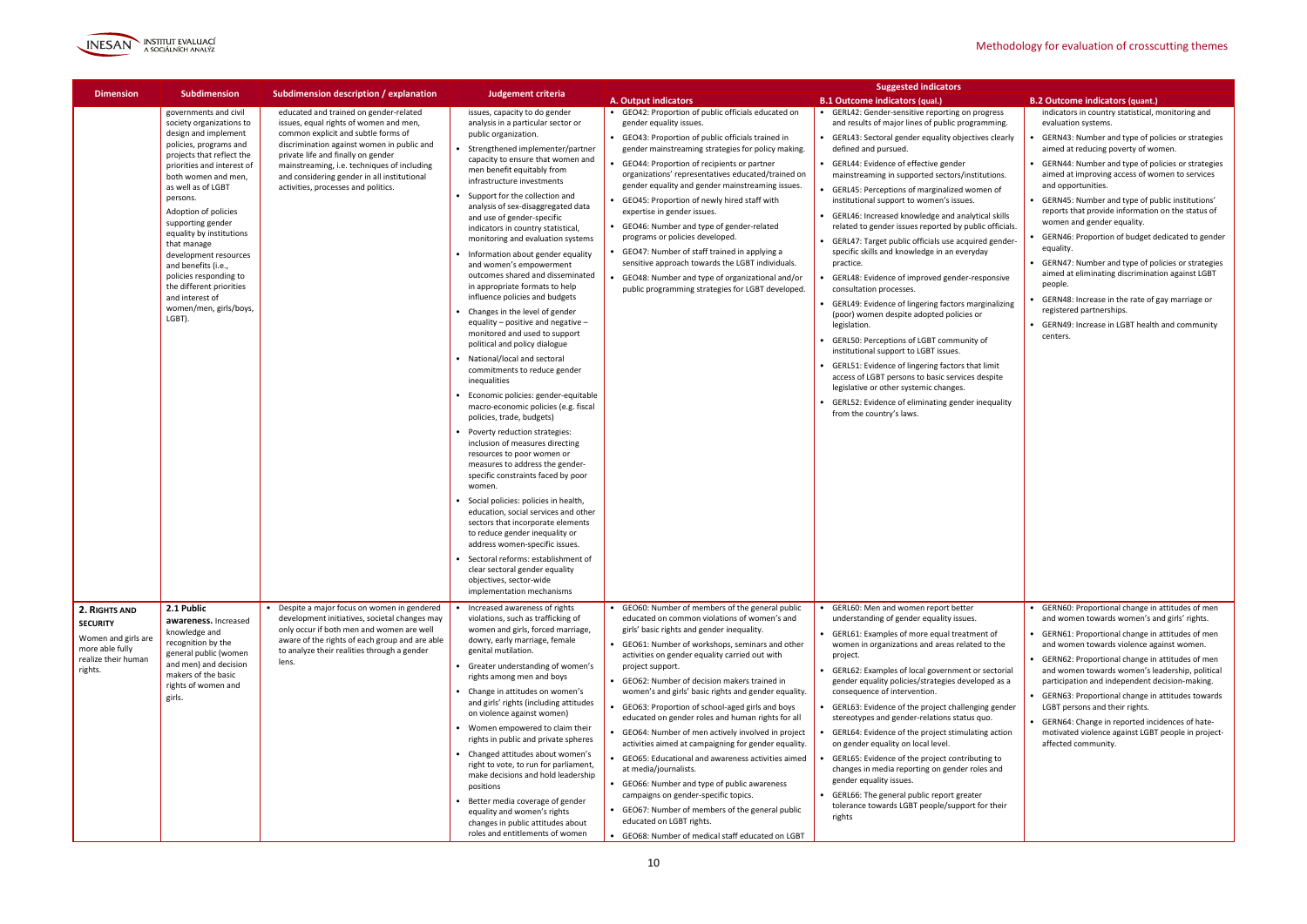

|                                                                                                                                                                                                                               |                                                                                                                                                                                                                                                                                                                                                                                                                                                                                                                           |                                                                                                                                                                                                                                                                                                                                                                                                                                                                                                                                                                                                                                                                                                                                                                                                                                                                                                                                                                                                                                                                                                                                         |                                                                                                                                                                                                                                                                                                                                                                                                                                                                                                                                                                                                                                                                                                                                                                                                                                                                                                                                                                                                                                                 |                                                                                                                                                                                                                                                                                                                                                                                                                                                                                                                                                                                                                                                                                                                                                                                                                                                                                                                                                                                                                                                                                                                                                                                                                  | <b>Suggested indicators</b>                                                                                                                                                                                                                                                                                                                                                                                                                                                                                                                                                                                                                                                                                                                                                                                                                                                                                                                                                                                                                                                                                                                                                                        |                                                                                                                                                                                                                                                                                                                                                                                                                                                                                                                                                                                                                                                                                                                                                                                                                                                                                                                                                                                                                                                                                                                                                                                                                           |
|-------------------------------------------------------------------------------------------------------------------------------------------------------------------------------------------------------------------------------|---------------------------------------------------------------------------------------------------------------------------------------------------------------------------------------------------------------------------------------------------------------------------------------------------------------------------------------------------------------------------------------------------------------------------------------------------------------------------------------------------------------------------|-----------------------------------------------------------------------------------------------------------------------------------------------------------------------------------------------------------------------------------------------------------------------------------------------------------------------------------------------------------------------------------------------------------------------------------------------------------------------------------------------------------------------------------------------------------------------------------------------------------------------------------------------------------------------------------------------------------------------------------------------------------------------------------------------------------------------------------------------------------------------------------------------------------------------------------------------------------------------------------------------------------------------------------------------------------------------------------------------------------------------------------------|-------------------------------------------------------------------------------------------------------------------------------------------------------------------------------------------------------------------------------------------------------------------------------------------------------------------------------------------------------------------------------------------------------------------------------------------------------------------------------------------------------------------------------------------------------------------------------------------------------------------------------------------------------------------------------------------------------------------------------------------------------------------------------------------------------------------------------------------------------------------------------------------------------------------------------------------------------------------------------------------------------------------------------------------------|------------------------------------------------------------------------------------------------------------------------------------------------------------------------------------------------------------------------------------------------------------------------------------------------------------------------------------------------------------------------------------------------------------------------------------------------------------------------------------------------------------------------------------------------------------------------------------------------------------------------------------------------------------------------------------------------------------------------------------------------------------------------------------------------------------------------------------------------------------------------------------------------------------------------------------------------------------------------------------------------------------------------------------------------------------------------------------------------------------------------------------------------------------------------------------------------------------------|----------------------------------------------------------------------------------------------------------------------------------------------------------------------------------------------------------------------------------------------------------------------------------------------------------------------------------------------------------------------------------------------------------------------------------------------------------------------------------------------------------------------------------------------------------------------------------------------------------------------------------------------------------------------------------------------------------------------------------------------------------------------------------------------------------------------------------------------------------------------------------------------------------------------------------------------------------------------------------------------------------------------------------------------------------------------------------------------------------------------------------------------------------------------------------------------------|---------------------------------------------------------------------------------------------------------------------------------------------------------------------------------------------------------------------------------------------------------------------------------------------------------------------------------------------------------------------------------------------------------------------------------------------------------------------------------------------------------------------------------------------------------------------------------------------------------------------------------------------------------------------------------------------------------------------------------------------------------------------------------------------------------------------------------------------------------------------------------------------------------------------------------------------------------------------------------------------------------------------------------------------------------------------------------------------------------------------------------------------------------------------------------------------------------------------------|
| <b>Dimension</b>                                                                                                                                                                                                              | <b>Subdimension</b>                                                                                                                                                                                                                                                                                                                                                                                                                                                                                                       | Subdimension description / explanation                                                                                                                                                                                                                                                                                                                                                                                                                                                                                                                                                                                                                                                                                                                                                                                                                                                                                                                                                                                                                                                                                                  | Judgement criteria                                                                                                                                                                                                                                                                                                                                                                                                                                                                                                                                                                                                                                                                                                                                                                                                                                                                                                                                                                                                                              | A. Output indicators                                                                                                                                                                                                                                                                                                                                                                                                                                                                                                                                                                                                                                                                                                                                                                                                                                                                                                                                                                                                                                                                                                                                                                                             | <b>B.1 Outcome indicators (qual.)</b>                                                                                                                                                                                                                                                                                                                                                                                                                                                                                                                                                                                                                                                                                                                                                                                                                                                                                                                                                                                                                                                                                                                                                              | <b>B.2 Outcome indicators (quant.)</b>                                                                                                                                                                                                                                                                                                                                                                                                                                                                                                                                                                                                                                                                                                                                                                                                                                                                                                                                                                                                                                                                                                                                                                                    |
|                                                                                                                                                                                                                               |                                                                                                                                                                                                                                                                                                                                                                                                                                                                                                                           |                                                                                                                                                                                                                                                                                                                                                                                                                                                                                                                                                                                                                                                                                                                                                                                                                                                                                                                                                                                                                                                                                                                                         | and men.<br>Greater awareness and respect for<br>LGBT rights.                                                                                                                                                                                                                                                                                                                                                                                                                                                                                                                                                                                                                                                                                                                                                                                                                                                                                                                                                                                   | people's health needs                                                                                                                                                                                                                                                                                                                                                                                                                                                                                                                                                                                                                                                                                                                                                                                                                                                                                                                                                                                                                                                                                                                                                                                            |                                                                                                                                                                                                                                                                                                                                                                                                                                                                                                                                                                                                                                                                                                                                                                                                                                                                                                                                                                                                                                                                                                                                                                                                    |                                                                                                                                                                                                                                                                                                                                                                                                                                                                                                                                                                                                                                                                                                                                                                                                                                                                                                                                                                                                                                                                                                                                                                                                                           |
|                                                                                                                                                                                                                               | 2.2 Personal security<br>and response to<br>gender-specific rights<br>violations. Prevention<br>of violence and<br>restriction of personal<br>liberties of women, in<br>including in the context<br>of humanitarian<br>emergencies (natural<br>disasters, conflicts etc.)<br>Improved services and<br>mechanisms responding<br>to gender-specific<br>constraints on rights<br>and rights violations<br>(e.g. violence against<br>women/girls, domestic<br>violence, trafficking,<br>sexual violence in<br>conflict zone). | Gender-motivated violence against women<br>and girls is still a common-place in a number<br>of societies. It can be manifested by<br>restrictions of women's mobility and other<br>liberties, domestic violence, trafficking and<br>other types of abuse, including sexual<br>violence in conflicts, and femicides.<br>Victims of gender-based violence often lack<br>access to proper justice and support services<br>that seem to fail to recognise their basic<br>rights and offer them necessary rehabilitation<br>services.                                                                                                                                                                                                                                                                                                                                                                                                                                                                                                                                                                                                        | Reduced risk of (sexual) violence<br>against women and girls in the<br>home, at work, in public, in refugee<br>camps and in armed conflicts.<br>Changes to the prevalence of<br>gender-based violence and<br>increased number of reported<br>cases.<br>Combating and preventing<br>trafficking in women and girls.<br>Strengthened policy commitments<br>and programs to respond to gender<br>specific constraints on rights, rights<br>violations.<br>Improved provision/availability<br>and/or functioning of support<br>services (e.g. shelters) responding<br>to rights violations by government<br>or civil society organizations.<br>Increased access to support services<br>for survivors of gender-based<br>violence, as well as enrollment to<br>rehabilitation programs for<br>perpetrators of violence<br>Safer, ampler, more adequate<br>access to justice for crimes of<br>gender-based violence                                                                                                                                   | GEO70: Number and type of organizations helping<br>victims of gender-based violence supported.<br>GEO71: Number and type of services and facilities<br>for victims of gender-based violence established.<br>• GEO72: Percentage/number of<br>implementing/partner organizations' staff trained<br>at issues of gender-based violence, including<br>domestic violence.<br>• GEO73: Number of workshops, seminars and other<br>activities on gender-based violence and its<br>prevention carried out with project support.<br>GEO74: Number of victims of gender-based<br>violence assisted with project support.<br>• GEO75: Number of victims of sex trafficking /<br>trafficking in persons assisted with project support.<br>• GEO76: Number of persons who committed a<br>gender-motivated violent crime who participated in<br>rehabilitation program supported by project<br>GEO77: Number of public officials educated/trained<br>on gender-based violence and trafficking issues.<br>• GEO78: Number of feminist advocacy initiatives<br>against GBV supported by the project.                                                                                                                            | GERL70: Reported increased access of victims of<br>gender-based violence to social services.<br>GERL71: Evidence of increasingly safer access of<br>women to basic services.<br>• GERL72: Evidence of attitudinal change among<br>police and other government bodies vis-à-vis cases<br>of gender-based violence.<br>• GERL73: Evidence of project contribution to new<br>policy commitments to eliminate gender-based<br>violence.<br>GERL74: Evidence of project contribution to new<br>policy commitments to care for victims of gender-<br>based violence.<br>• GERL75: Evidence of reflecting experience of<br>gender-based violence victims into new policy<br>commitments or programming.<br>GERL76: Reported attitudinal change of<br>rehabilitated violators/aggressors.<br>GERL77: Women reporting feeling overall safer.<br>GERL78: Evidence of project contributing to GBV<br>prevention.                                                                                                                                                                                                                                                                                              | GERN70: Change in reported incidences of gender-<br>based violence (# or %).<br>GERN71: Number and type of legal aid ???services<br>available to victims of gender-based violence.<br>GERN72: Change in reported incidences of gender-<br>based discrimination in the justice system.<br>GERN73: Change in then umber of cases of gender-<br>based violence reported to the police or other<br>bodies.<br>GERN74: Cases of gender-based violence<br>investigated (# and % of total).<br>GERN75: Cases of gender-based violence<br>prosecuted/ where charges have been made (# and<br>% of total).<br>GERN76: Conviction rates in gender-based violence<br>cases $(\%)$ .<br>GERN77: Change in time lapse between violence<br>occurs and responsible organization's adequate<br>response (response speed, days).                                                                                                                                                                                                                                                                                                                                                                                                           |
| <b>3. DISTRIBUTION</b><br>OF DEVELOPMENT<br><b>RESOURCES AND</b><br><b>BENEFITS.</b><br>Reduced inequalities<br>between women<br>and men in access to<br>and control over the<br>resources and<br>benefits of<br>development. | 3.1 Basic needs,<br>livelihoods and<br>productive assets.<br>Access by women to<br>basic and appropriate<br>services that support<br>wellbeing and quality of<br>life.<br>Increased control by<br>women over productive<br>assets (land,<br>capital/credit,<br>technology, skills) and<br>increased access to<br>decent work.                                                                                                                                                                                             | • Women produce the majority of the world<br>wealth but own only about 1 % of assets (such<br>as land).<br>Girls are more likely to not attend school or<br>drop out earlier than their male peers.<br>Women are more likely to work in less secure<br>jobs and have to endure more precarious<br>working conditions, facing discrimination,<br>among others.<br>Female-led businesses tend to face more<br>challenges and have lower survival and low<br>growth rates compared to male-led<br>businesses. Besides difficulties in accessing<br>capital, women also face gender-stereotype<br>and discrimination-driven challenges, in<br>addition to their need to reconcile family<br>duties with their entrepreneurial occupation.<br>Some women lack access to appropriate<br>health services due to a number of reasons,<br>among them being restriction on mobility of<br>women, distance and cost of health services.<br>In result, women suffer from poorer health<br>than their male peers in comparable<br>conditions.<br>Women worldwide are more affected by<br>poverty and negative effects of climate<br>change than men. | Increased safety, food security,<br>access to water, shelter, transport,<br>literacy, health, education etc. by<br>women.<br>• Increased access to social services;<br>social service delivery that responds<br>to the different priorities and<br>interests of women/men,<br>boys/girls.<br>• Increased proportions of<br>girls/women at all levels of<br>education, decreased drop-out<br>rates.<br>• Women and girls empowered to use<br>their education to make choices,<br>generate income and pursue<br>employment opportunities.<br>• Increased appropriateness and use<br>of health care; improved health<br>status of women or reduced gender<br>gaps in health status among<br>population served/reached.<br>• Impact of gender stereotypes and<br>gendered cultural and social norms<br>and values on women's and men's<br>ability to enjoy the benefits of the<br>project.<br>• Increase in women's or girls' access<br>to health, education, information,<br>training, or other services.<br>• Women's or girls' access to health, | <b>Group A</b><br>• GEO80: Number of vulnerable or marginalized girls<br>and women provided with skills training.<br>• GEO81: Incidence of consultations of women and<br>men on the design of services.<br>• GEO82: Proportional change in school enrollment<br>of girls compared to boys.<br>• GEO83: Number of female beneficiaries of health<br>services/facilities established.<br>• GEO84: Number of educational staff hired and/or<br>trained, including gender equality, disaggregated by<br>sex.<br>GEO85: Number of health staff trained and/or hired<br>with project support, disaggregated by sex.<br>GEO86: Number of women and girls provided with<br>access to/possession of more energy-efficient or<br>health-friendly assets.<br>GEO87: Number of women and girls benefitting<br>from measures taken to improve access to safe<br>drinking water.<br>• GEO88: Number of women and girls benefitting<br>from measures aimed at increasing food security.<br>GEO89: Number of women and girls benefitting<br>from measures taken to improve housing situation<br>of beneficiaries.<br><b>Group B</b><br>• GEO90: Number of formal employment<br>opportunities created that are occupied by women. | <b>Group A</b><br>GERL80: Reported improvements and increased<br>safety of access of women and girls to health<br>services.<br>GERL81: Perceived improvement in gender-<br>responsiveness of health services.<br>• GERL82: Reported improvements and increased<br>safety of access of girls to education.<br>• GERL83: Reported improvements and increased<br>safety of access of women to employment<br>opportunities.<br>• GERL84: Reported improvements and increased<br>access of women to job-related training.<br>GERL85: Reported improvements and increased<br>safety of access of women and girls to safe drinking<br>water/water sources.<br>• GERL86: Reported improvements and increased<br>safety of access of women to assets and/or benefits<br>provided by the project.<br>• GERL87: Evidence of regular inclusion of women's<br>and men's interests, suggestions and concerns to<br>the final design of programs/services and ways<br>these are being delivered.<br>Group B<br>• GERL90: Reported change in women's access to<br>decent work following a project training/support.<br>GERL91: Proportional change in representation of<br>women in professional technical fields. | <b>Group A</b><br>• GERN80: Increase in school achievements of girls.<br>• GERN81: Change in education completion rates for<br>girls and boys.<br>GERN82: Proportion of women and girls dying from<br>preventable causes compared to that of men and<br>boys.<br>• GERN83: Hours of non-remunerated (household<br>and community) work per week performed by<br>women and men, girls and boys.<br>GERN84: Proportion of women and men in project-<br>affected community/target group who have<br>adequate livelihoods (income).<br>GERN85: Proportion of women and men living in<br>adequate housing.<br>• GERN86: Proportion of women and men with<br>regular access to safe food.<br>GERN87: Proportion of women and men with<br>regular access to health care for themselves and<br>their children.<br>GERN88: Proportion of women with access to<br>family planning counselling and services.<br>GERN89: Percentage of school-aged girls and boys<br>not attending school.<br>GERN180: Change in early marriage and/or<br>pregnancies rates for girls aged 10-18.<br>GERN181: Proportion of women with access to<br>climate-friendly / climate-resilient technologies.<br>• GERN182: Proportion of women with improved |